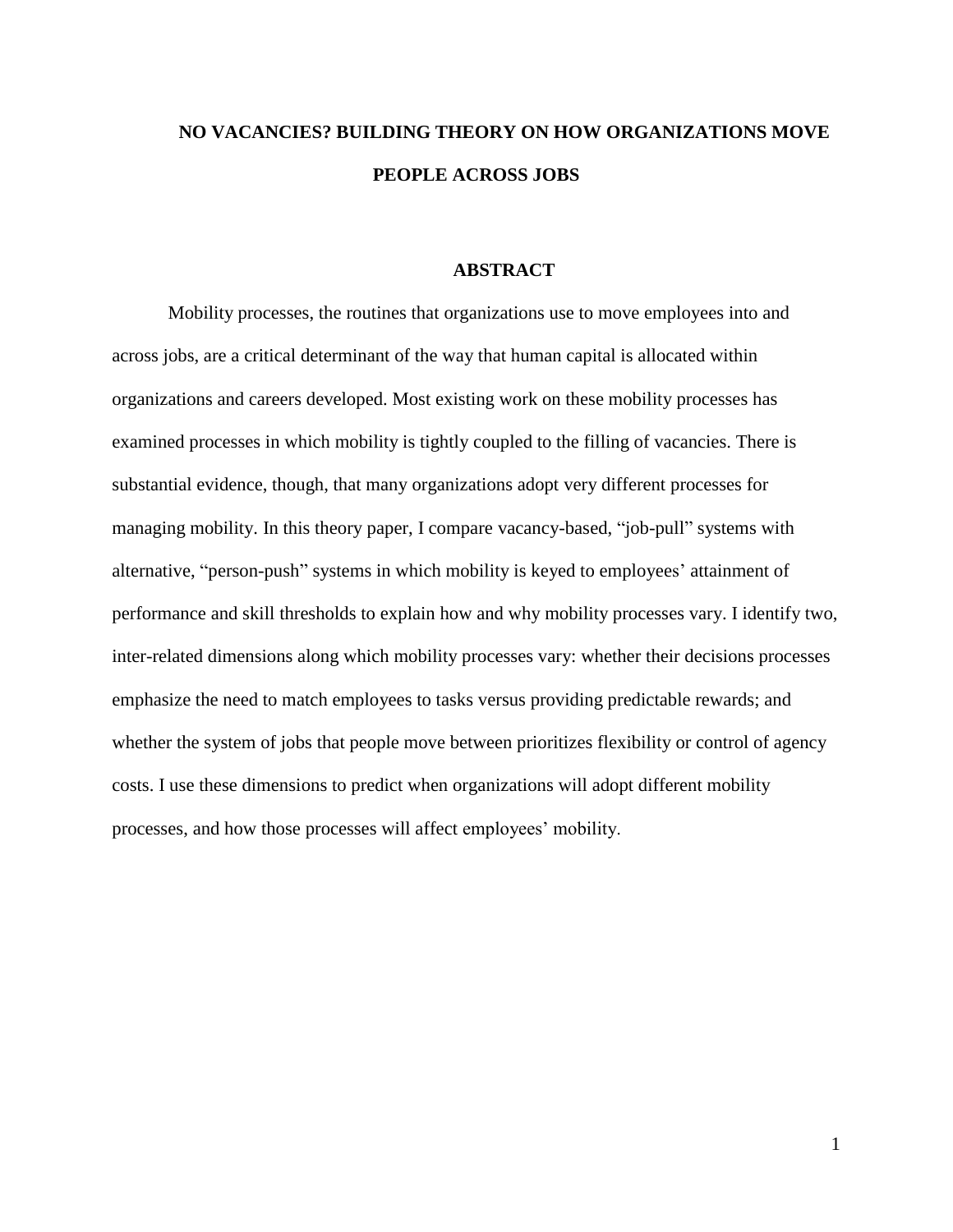Recent years have seen growing interest in the role of human capital in firm performance (Campbell, Coff, & Kryscynski, 2012; Chadwick & Dabu, 2009; Coff, 1997). This research often highlights the value of getting the right people into the firm. Yet hiring is only one way that firms can generate increased value from their workforce. Equally important is their capacity to staff employees to the roles where they will create the most value (Chatain & Meyer-Doyle, 2017). Better understanding how firms assign employees to tasks, through both the allocation of different tasks to specific jobs, and the allocation of those jobs to specific employees, is important for understanding how firms create value from their workforce.

Although research on strategic human capital has said little about how employees are allocated within organizations, research on mobility and careers has identified factors that affect human capital deployment. A focus of this work has been to understand when employees are redeployed from lower-level to higher-level roles through promotion (e.g. Baker, Gibbs, & Holmstrom, 1994a; Ferguson & Hasan, 2013; McCue, 1996), often examining which employees are promoted (e.g. Bamberger, Admati-Dvir, & Harel, 1995; Beckman & Phillips, 2005; Ng, Eby, Sorensen, & Feldman, 2005). Such individual-level studies provide insight into how people move within organizations; a full understanding of mobility within organizations, though, requires us to place those moves within an organizational context, understanding the patterns of organizational action that move people from role to role. The field of management has long recognized that organizations do not automatically optimize their behavior, but that their actions are instead shaped by their decisions processes (Cyert & March, 1963; March & Simon, 1958). Within the field of strategy, process studies have illuminated how organizations allocate capital and strategic resources (Bower, 1970; Burgelman, 1983). Similarly, understanding the processes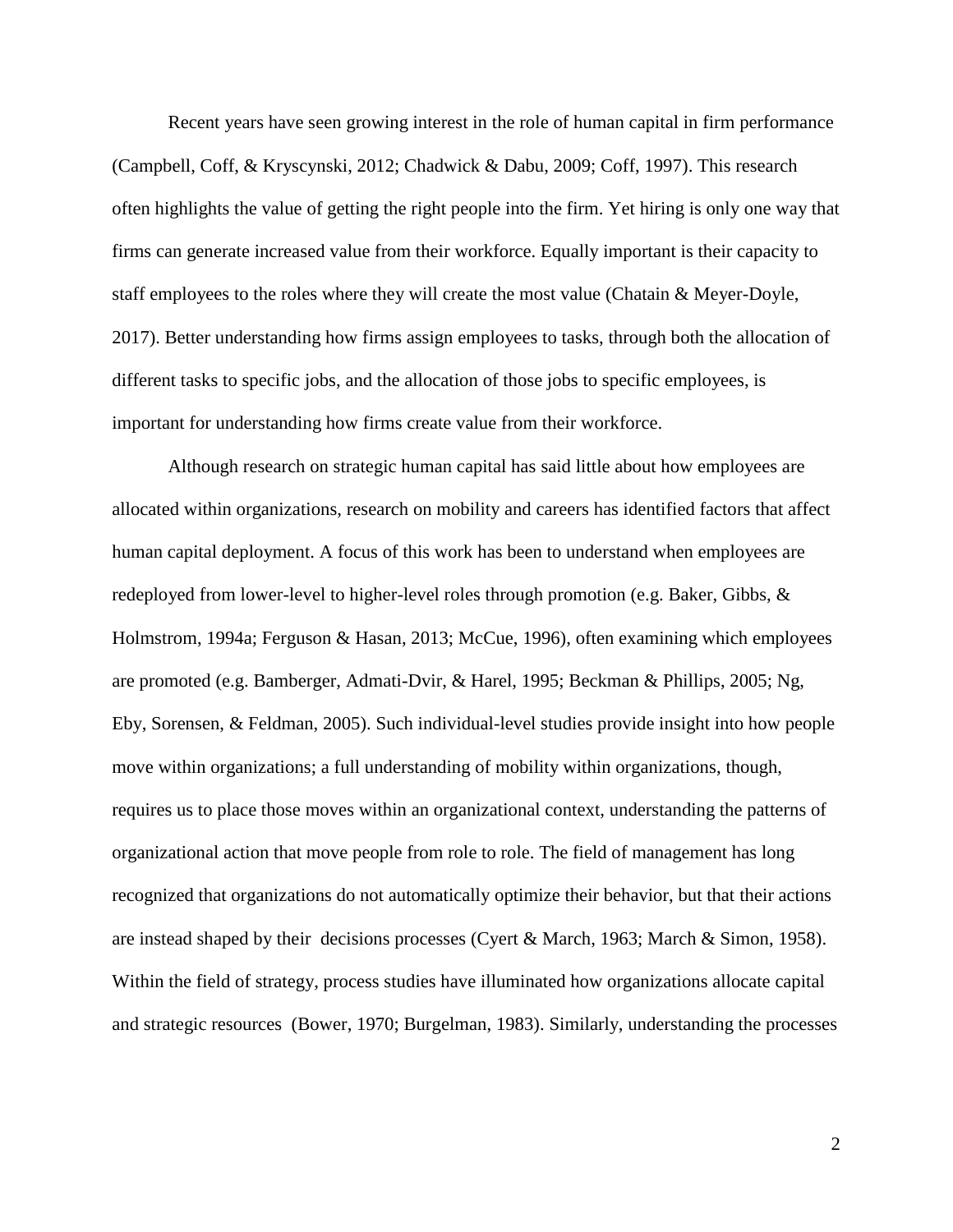that organizations use to move employees between jobs can enhance our understanding of when and how people move jobs.

Our best developed models of mobility within organizations revolve around the filling of vacancies in internal labor markets (Doeringer & Piore, 1971; Stewman & Konda, 1983; White, 1970). These models are based on traditional, bureaucratic organizations where narrowly-defined positions exist separately from the people who occupy them (Gerth & Mills, 1946). Mobility is then governed by the presence of "vacancies," where positions are empty either because they have just been created or because their previous incumbent has left. It is those vacancies that trigger the organization to fill the job, through internal mobility or hiring.

Although these vacancy-based models have generated many insights, they are not an accurate reflection of how many firms now manage internal mobility. Scholars have long noted that not all mobility is preceded by a vacancy, with many moves responding instead to the idiosyncratic needs of particular individuals (e.g. Miner, 1987; Rosenbaum, 1990). Studies of mobility in universities (Miner, 1987), law firms (Galanter & Palay, 1990), government agencies (Stewman & Yeh, 1991) and a forestry products company (Pinfield, 1995) have all described very different mobility processes from those outlined in internal labor market theory, processes in which upwards mobility is largely decoupled from vacancies and is instead driven by individual achievement of performance, skill or seniority thresholds. As many organizations have moved away from bureaucratic systems of jobs, embracing systems in which job descriptions are broader and more fluid (Singh, 2008; Stewart & Carson, 1997), the conceptual underpinnings of the vacancy model are also less relevant to many organizations. Instead, theories of incentives may provide more insight into the logic of these alternative systems (Lazear & Rosen, 1981; Waldman, 1990).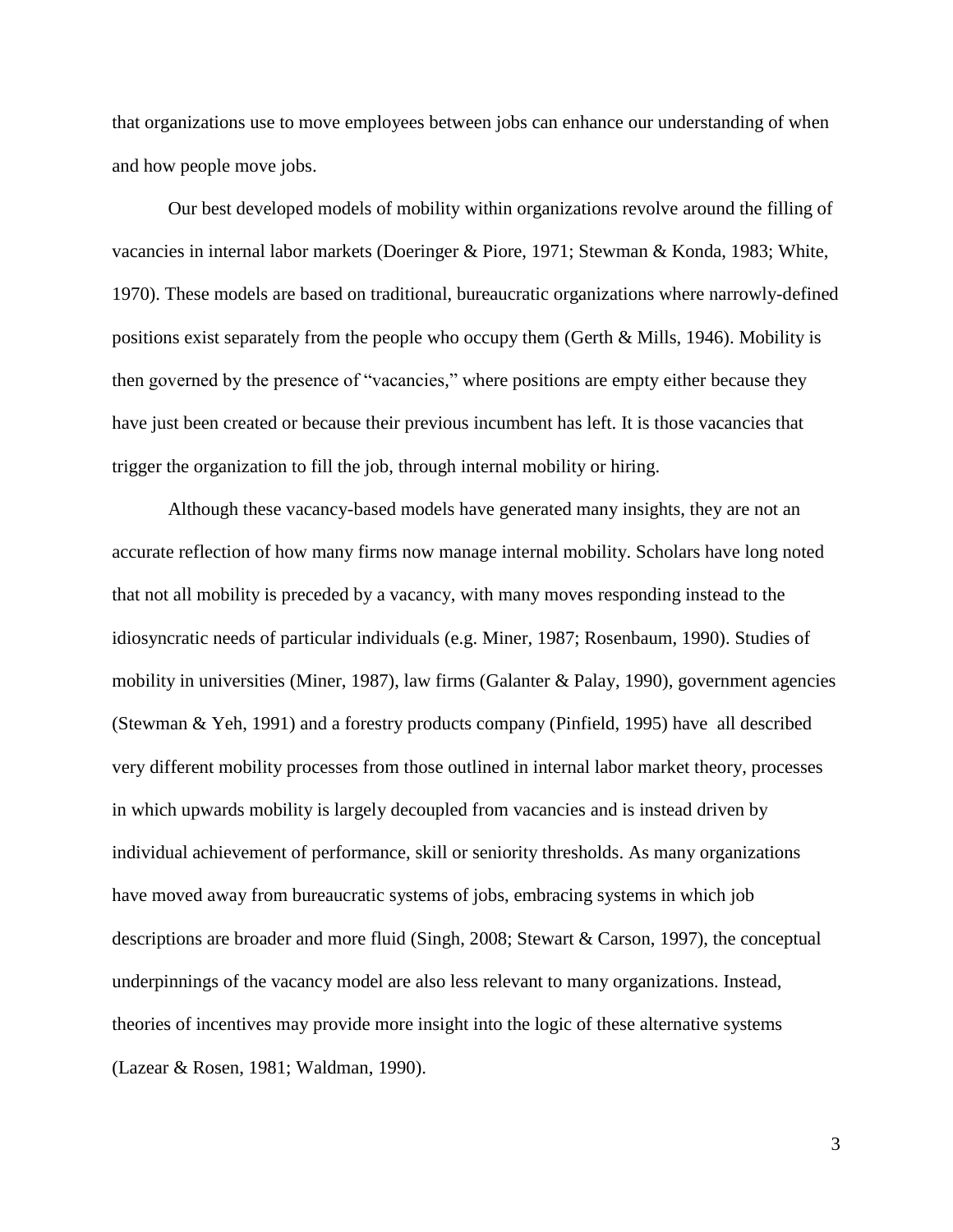While we now know that organizations take diverse approaches to managing employee mobility, we lack an analytical lens for comparing these approaches, explaining why firms choose to manage mobility in different ways and how different processes might affect employee mobility. I believe that this gap is a problem for our understanding of how organizations allocate human capital across job. How firms structure their career systems has enormous influence on who ends up in what job when, shaping both the firm's use of its human capital, and how workers build careers (Sonnenfeld & Peiperl, 1988). If our models of how people move through organizations no longer fit the processes that firms use, then our theories will offer an incomplete understanding of how and when people move jobs.

In this paper, I develop a theoretical model to explain differences across mobility processes. I first compare two archetypes. Under the traditional "job-pull" system, mobility is driven by the filling of vacancies, as the organization seeks to keep a set of tightly-defined jobs occupied. In a "person-push" process, by contrast, mobility usually occurs as a reward for achieving certain levels of skills and performance, so that the timing of moves reflects personal achievements rather than the occurrence of vacancies.

I then draw on the differences between these archetypes to identify two dimensions along which mobility processes vary, and show how those dimensions are shaped by classic tradeoffs identified in organization economics. First, I describe how mobility processes vary in terms of their decision processes: specifically, what stimuli trigger decisions, and what criteria are used to make those decisions. I argued that differences in these decision processes reflect trade-offs between the matching versus rewarding functions of promotions (Chan, 1996; Waldman, 1984). Second, mobility processes are shaped by the underlying system of jobs, as job-pull systems rely on narrow, stable jobs while person-push systems are based on broader, more fluid roles. Classic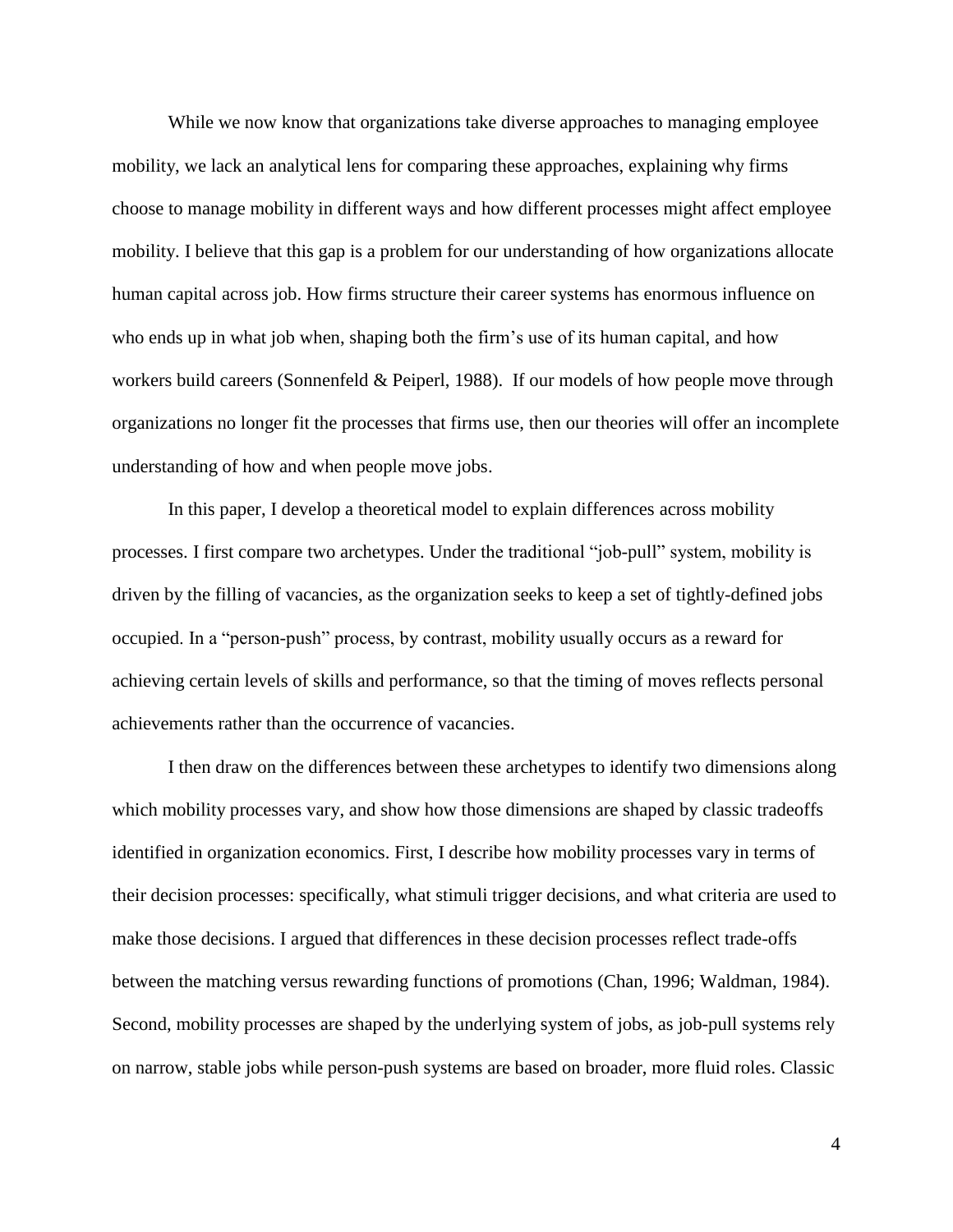organization theory notes that broader job descriptions increase organizational flexibility (Burns & Stalker, 1961); yet research in organizational economics emphasizes that such the costs of such flexibility is increased agency costs (Gibbons, 1999; Milgrom & Roberts, 1988). I use these tradeoffs, between matching versus rewards and flexibility versus control, to predict when organizations are likely to adopt particular mobility processes and how those processes will affect mobility.

I believe that this paper contributes to our understanding of how modern organizations manage mobility. Although others have noted the limitations of vacancy models (e.g. Miner, 1987; Rosenbaum, 1990) and described alternative kinds of mobility (e.g. Pinfield, 1995; Stewman & Yeh, 1991), they have not explained why these differences occur. By doing so, I highlight the diversity in the ways that firms manage mobility and offer an explanation for these differences. I also describe how those different processes will affect how people move within organizations, as environmental, organizational and individual influences shape promotion differently depending on the processes used. Finally, I bring together literature on mobility and job design, highlighting the links between them and describing some of the challenges that firms can encounter as they move to broader, more fluid job designs.

### **DEFINING MOBILITY PROCESSES**

The focus of this paper is on organizational mobility processes, which are the set of processes organizations use to decide when and how to move employees between jobs. I define those processes as comprising three elements: First, a set of jobs, representing a mapping of responsibilities and rewards to tasks; second, a set of events that trigger decisions to move people; and third, the criteria used to make those decisions.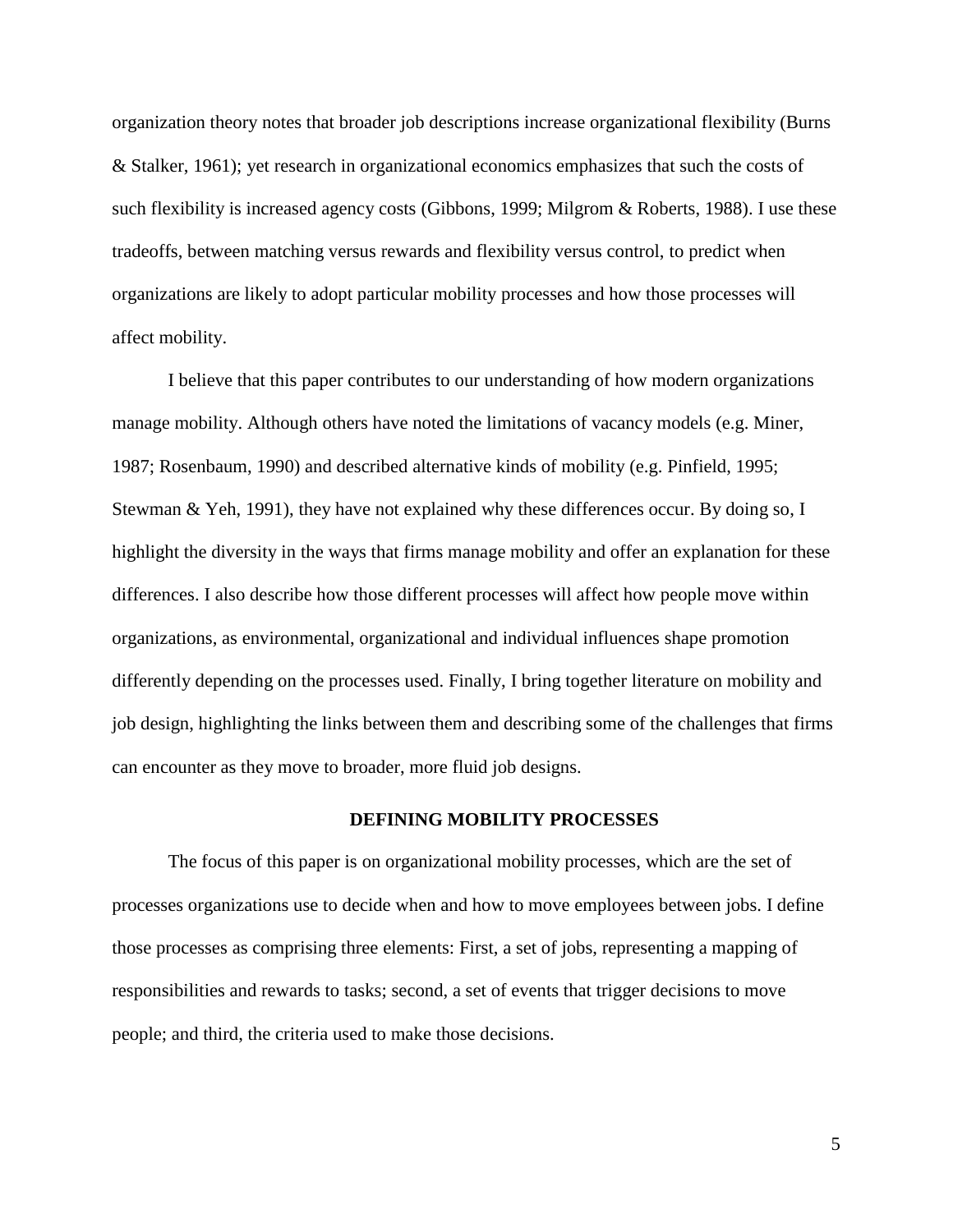I use the job of as my unit of analysis. Although a given organization may apply similar processes across many of the jobs that it contains, there can also be substantial differences. Within academia, faculty in many different fields are subject to the same rules governing promotion; yet those rules are very different from those that cover non-academic administrators. Similarly, the processes governing the mobility of research scientists in a pharmaceutical company are likely to be different from those used for manufacturing personnel or sales managers. Considering mobility processes at the level of the job recognizes this variation.

I begin my discussion by describing the vacancy-based processes that have been most studied by scholars of careers and employment. I then describe a very different set of processes that eschew the use of vacancies to drive mobility. I use the contrast between these two approaches to develop a broader framework for understanding how and why mobility processes vary, and what effect that variation has on careers.

#### **The Job-Pull System**

 $\overline{a}$ 

Our dominant model of mobility processes is one organized around vacancies, which, for the purposes of this paper, I describe as a "job-pull" system.  $\frac{1}{1}$  Job-pull systems tend to be built around a semi-stable set of jobs which tightly define the tasks to be performed by each jobholder. Each move into a job, whether by hiring, promotion, or a lateral move, is triggered by an identified vacancy, where a job that needs to be done is not being occupied by a person. Such a vacancy could arise through the exit from the job of the prior incumbent, or through the creation of a new job through growth or reorganization. The need to fill the vacancy will trigger a search for a suitable candidate among current employees and/or potential hires. Within unionized

<sup>1</sup> Pinfield (1995) uses the terms "push" and "pull" systems. Stewman and Yeh (1991) describe "vacancybased" versus "seniority- or performance-based" moves. I use the terms job-pull and person-push to encompass both the different process triggers, and the units that they are oriented around.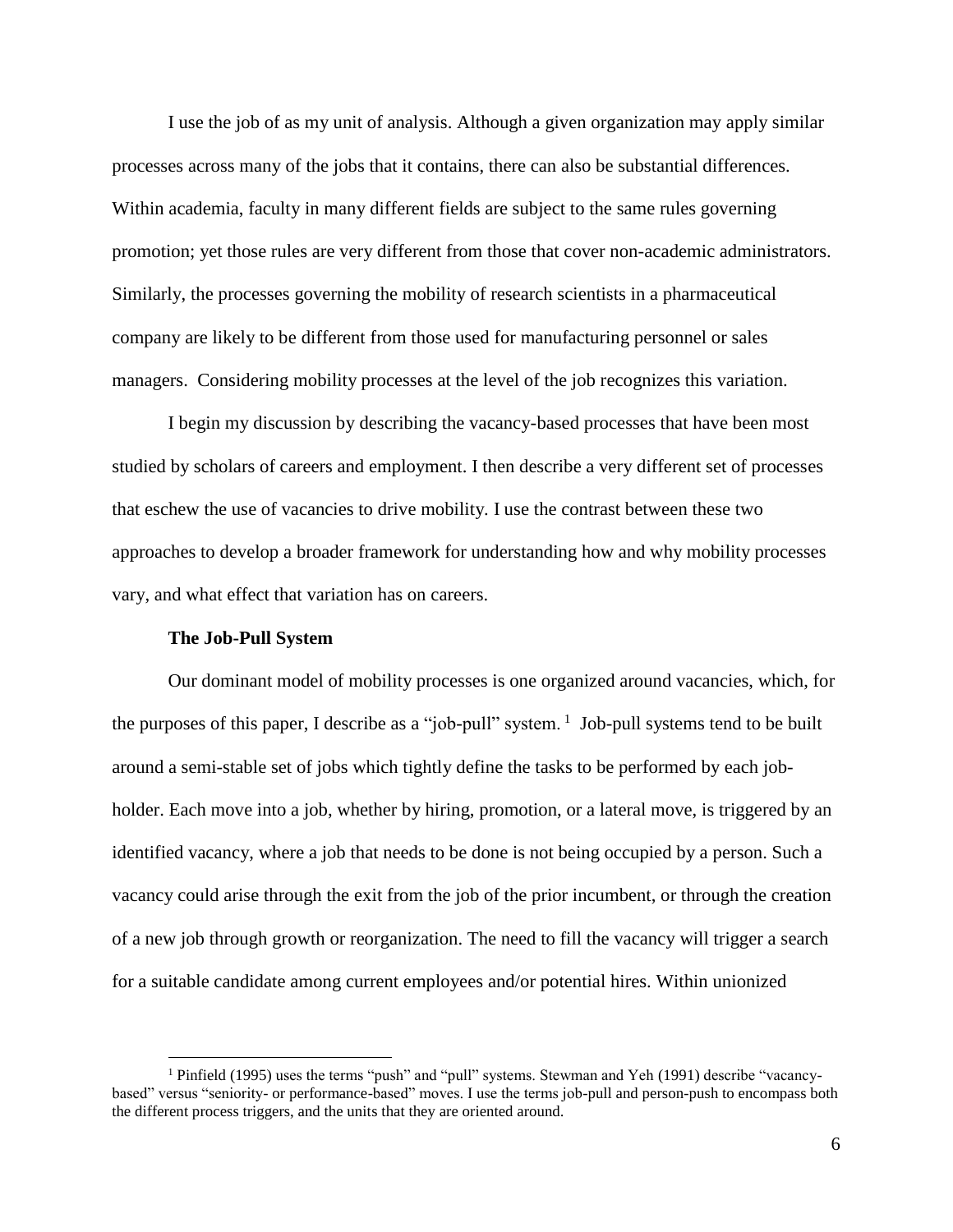workplaces, decisions about which candidate to choose were often based on seniority (Doeringer & Piore, 1971; Slichter, Healy, & Livernash, 1960). In modern organizations, decisions are more likely to emphasize fit with the demands of the job. Although the closely-defined system of jobs and the vacancy-driven decision process are analytically separate, the narrow definition of the jobs allows for the easy identification of vacancies, which can then be used to govern mobility. These closely defined vacancies pull employees through the system, matching the needs of the work to the people provided. Examples of such vacancy-driven processes include the decision to promote a store manager into a regional management position following the resignation of the prior incumbent, or the promotion of a supermarket cashier to first-level supervisor after the previous supervisor was promoted to another job.

This job-pull model underpins much research on mobility (e.g. Barnett & Miner, 1992; Haveman & Cohen, 1994; Konda & Stewman, 1980; White, 1970). Important work has explored how vacancies move through organization, and how they can be used to predict mobility rates (e.g. Stewman & Konda, 1983; White, 1970). The model has been particularly well studied in jobs where there is a very clear mapping between individuals and their responsibilities, such as the managerial grades in large corporations and government agencies, and even in church organizations (e.g. Stewman & Konda, 1983; Stewman & Yeh, 1991; White, 1970).

# **The Person-Push Model**

Although there are many ways in which mobility processes can vary, a common alternative to the job-pull model is a "person-push" model which eschews the use of vacancies to govern mobility. This person-push model has not been the object of as much theorizing as the job-pull model, but it has been described in such settings as investment banking (Bidwell, 2011), law (Galanter & Palay, 1990), the research and information technology functions of a forestry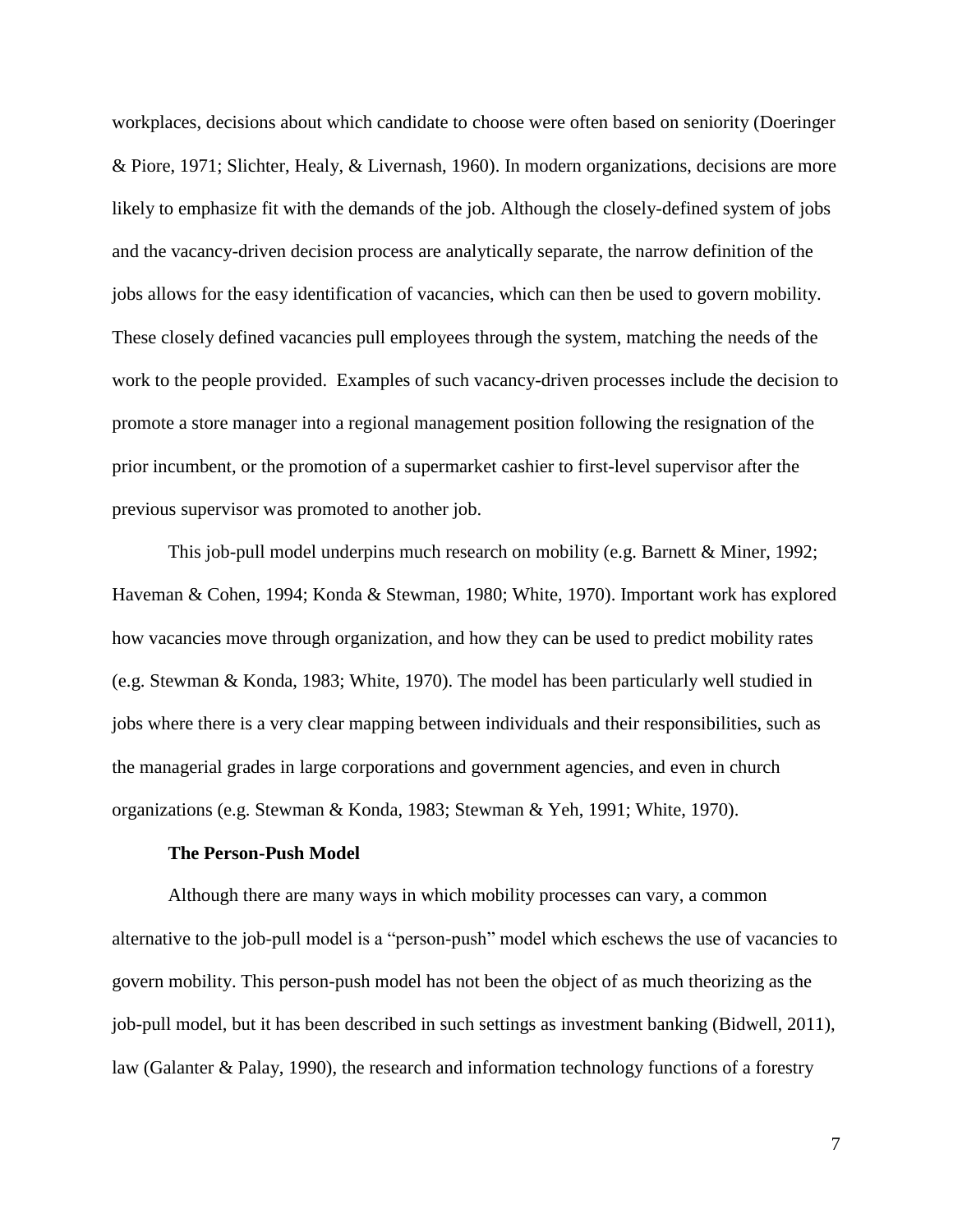company (Pinfield, 1995), and the US Federal Civil Service (Stewman & Yeh, 1991). It is also the dominant system in US academia.

The person-push system is organized around the regular promotion of people who meet performance standards, often after set periods in the job, and usually with little regard to specific job needs. Unlike the job-pull system, the jobs around which the person-push system is based tend to be quite fluid. Instead of being permanently allocated to particular jobs, tasks in the person-push system are constantly being reallocated across people and even between levels of the hierarchy. In project-based work like consulting, for example, job definitions rarely define which individual a new project will be allocated to – instead a project can be taken on by one of a range of people. Nor is the division of work between managers, junior consultants and senior consultants rigidly defined, with tasks instead often allocated based on the needs and skills of the consultant.

Mobility between the broadly-defined jobs is usually then triggered by regular reviews of employees which determine who to move up to the next level and who to keep at their current level or let go. Decisions about who is promoted revolve around the attainment of necessary performance and skill thresholds. Rather than being pulled up into higher levels by vacancies, people therefore push themselves up through their achievements. Examples of such person-push systems include annual decisions within an investment bank about which associates to promote to vice president or the decision to promote an engineer to senior engineer based on their having accomplished three years of good performance.

As with the job-pull system, the nature of jobs and mobility processes complement each other. Since mobility is rarely triggered by vacancies in the person-push system, the organization must deal with employees' exits by reallocating responsibilities rather than immediately refilling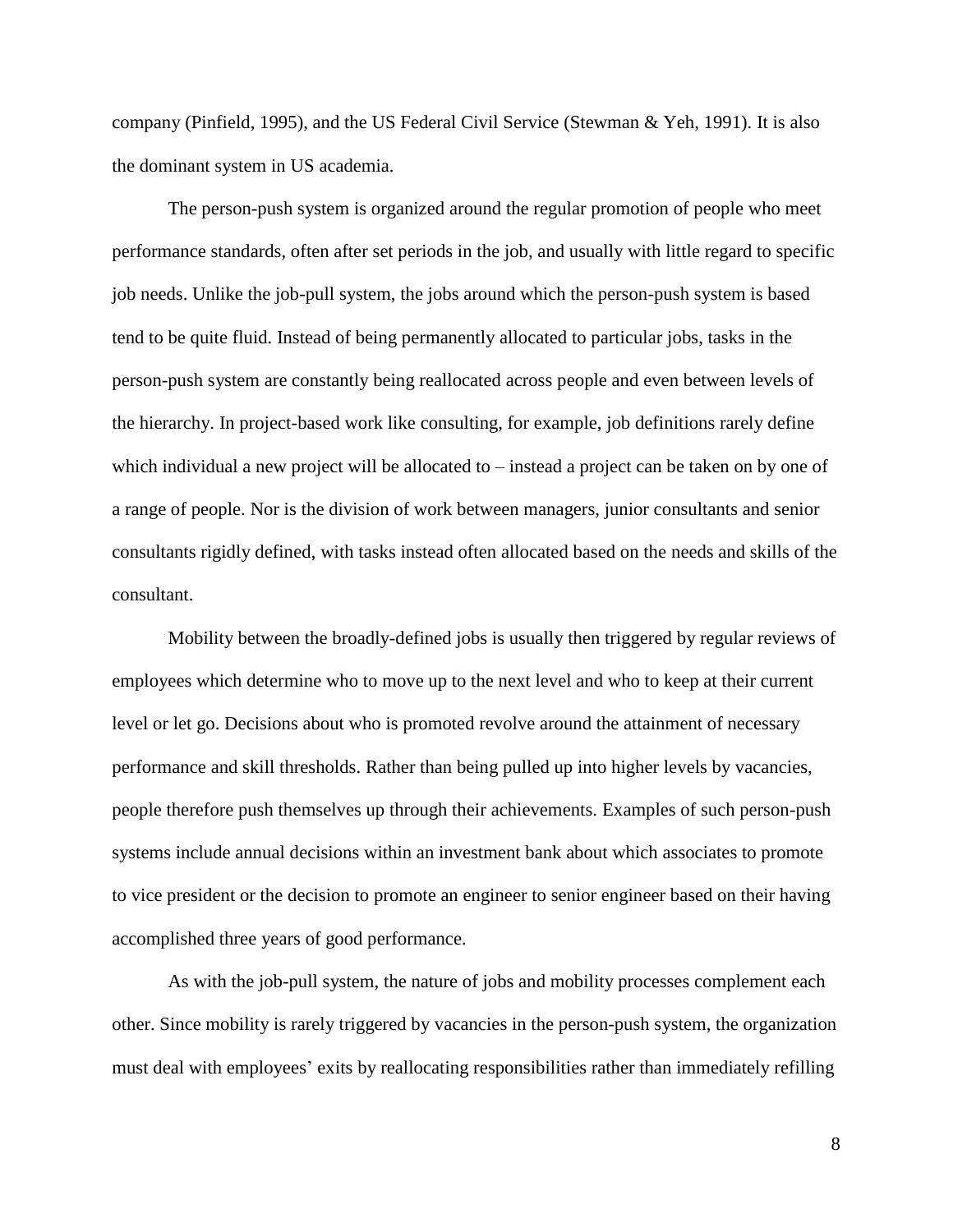the job. The loose coupling between jobs and responsibilities makes this a much smoother proces. As an example, think about what can happen when a project manager leaves a consulting firm. Rather than immediately hiring or promoting somebody into the same job, the organization may instead share his or her responsibilities between the remaining project managers. Alternatively, some of the junior consultants may take on more responsibility, or more senior managers may get more involved in the details of the work.

These characteristics of the person-push system also affect what mobility means within it. Although formal job titles map onto job responsibilities, they do not do so in a rigid manner. Promotions often gradually shift the kind of work that an employee performs, but not instantaneously; instead, someone is likely to begin taking on more responsibilities before a promotion and continue to accrue additional responsibilities following the promotion. Managers often describe those promotion decisions as ratifying the increased responsibilities that an individual is starting to take on, rather than causing an increase in responsibility.

# **Variations on a Theme**

While the job-pull and person-push systems represent polar archetypes, other processes also exist, often combining features of both. For example, promotions in some large organizations take place in a two-step process. First, a formal review process identifies which employees are ready for promotion, as would happen in a person-push system. Once employees are designated as eligible for promotion, though, their promotion requires them to also find (and be accepted into) a specific vacancy at the next level, as would happen in a job-pull system.

Some universities have also combined elements of job-pull and person-push systems. Between the 1940s and the 1980s, for example, promotion to a tenured position at Harvard required both that assistant professors attained sufficient performance during the period of their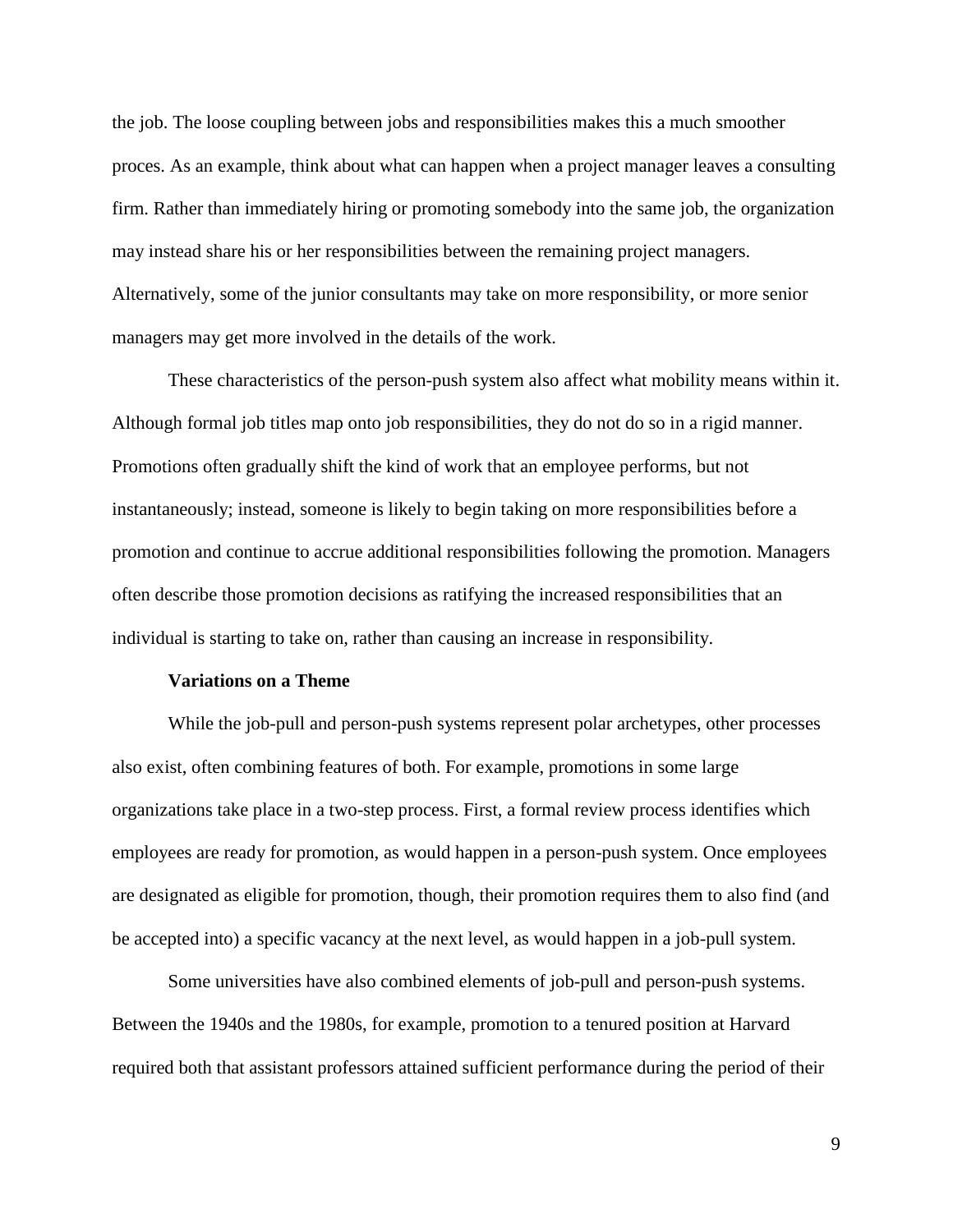tenure clock, and that the department had a tenured vacancy, as allocated using the "Graustein formula" (Glasser, 1988; Lubow, 1972). Although there was some flexibility in applying the formula, this process made it difficult to tenure junior faculty whose clock expired when a tenured appointment was not available. When more than one junior faculty member was up for tenure, there would be explicit competition for the tenured slot.

In order to get a better understanding of these hybrids it is useful to understand the overarching logic that underpins job-pull and person-push systems. I develop a framework for understanding those systems next.

### **A FRAMEWORK FOR UNDERSTANDING MOBILITY PROCESSES**

One way to understand why organizations choose different mobility processes is to examine the goals that those processes emphasize. Specifically, I argue that differences in mobility processes reflect two fundamental trade-offs identified in organizational economics. First, the decision processes in job-pull and person-push systems place different emphasis on matching people to jobs versus rewarding people. Second, the different job designs found in jobpull and person-push systems generate trade-offs between flexibility and control of agency costs. These two sets of tensions – of matching versus rewards on the one hand and flexibility versus control on the other – are fundamental tradeoffs in the design and operation of a mobility process. I describe these two dimensions here, before building on them to generate some propositions about when firms choose one process over another and what consequences those choices have.

# **Matching versus Rewards**

Perhaps the most obvious goal of mobility processes is to achieve a match between people and tasks. Such matching has two distinct elements. Quantitative matching ensures that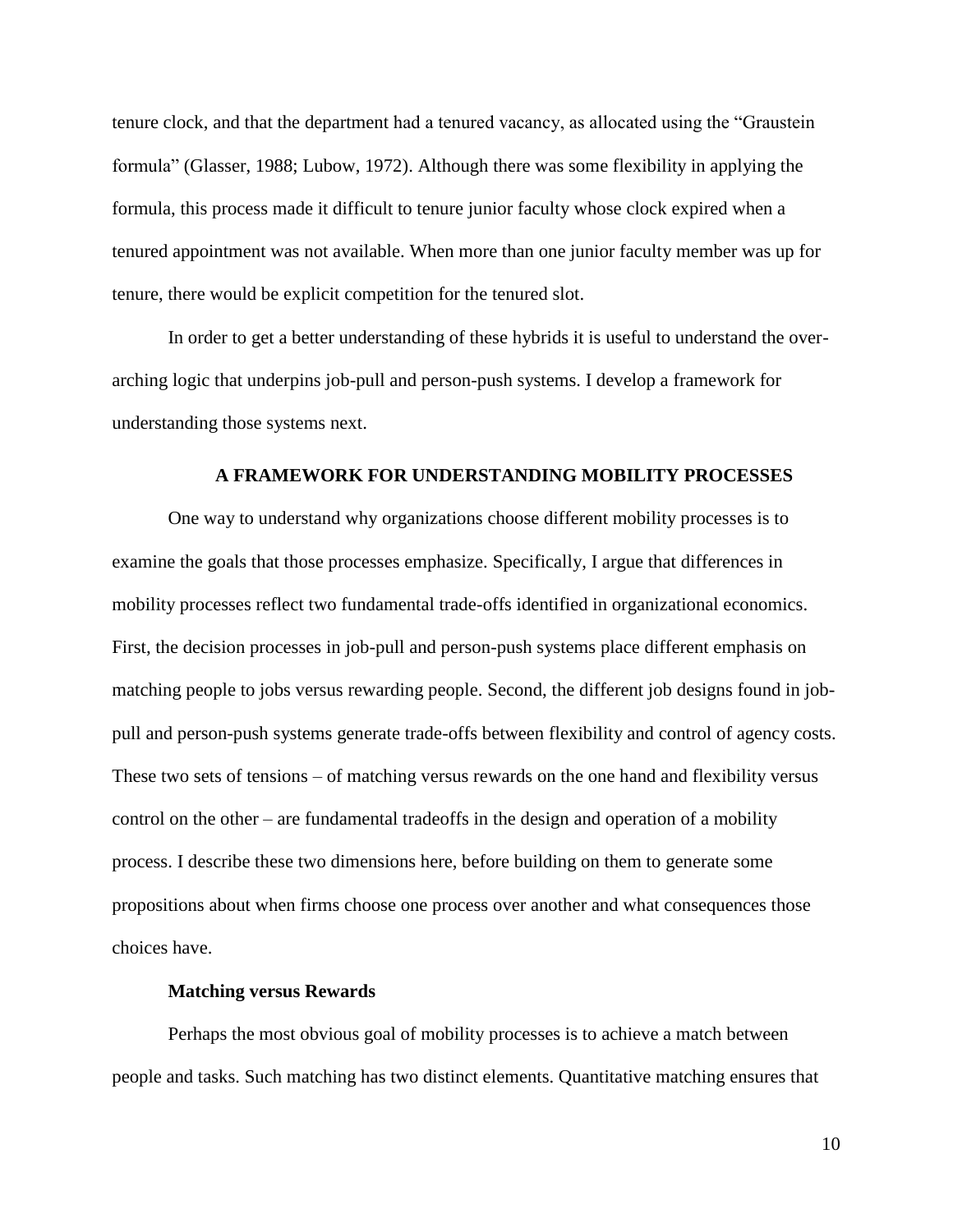people are assigned to jobs in the right quantity so that more people are employed in areas where there are more tasks needing to be done. Qualitative matching ensures that the right people are assigned to the right job, staffing roles with workers who possess skills suited to the job.

At the same time that mobility needs to match people to jobs effectively, it also serves as a reward for employees. Higher-ranked positions usually provide higher pay and more status, so that people seek promotion. Prior literature has emphasized the importance of promotions for wage growth (Baker, Gibbs, & Holmstrom, 1994b; McCue, 1996), and that the prospect of promotion is an important incentive (Lazear & Rosen, 1981; Williamson, Wachter, & Harris, 1975). Although trends towards flatter organizations have often reduced the number of possible promotions and the growing use of pay for performance (Lemieux, Macleod, & Parent, 2009) may have lessened promotions' relative importance as an incentive, promotions remain a highly sought after reward in most organizations. Indeed, their continued importance is demonstrated by the effort that companies such as Google put into the development of promotion ladders for individual contributors (Bock, 2015), providing more pay and higher status to better workers even without materially changing the task allocation.

The way that promotions simultaneously both change the match of employees to tasks and provide valued rewards creates scope for goal conflict. Perhaps most importantly, an employee may sometimes have demonstrated achievements worthy of promotion, but providing such a promotion would not improve the match between people and tasks in the organization. When an organization does not have demand for the kinds of work being done in more senior level jobs, promoting an able employee would represent a poor allocation of resources. Consider, for example, a talented store manager. Her performance may merit promotion. But if all of the regional management jobs are already being performed effectively, promoting her would result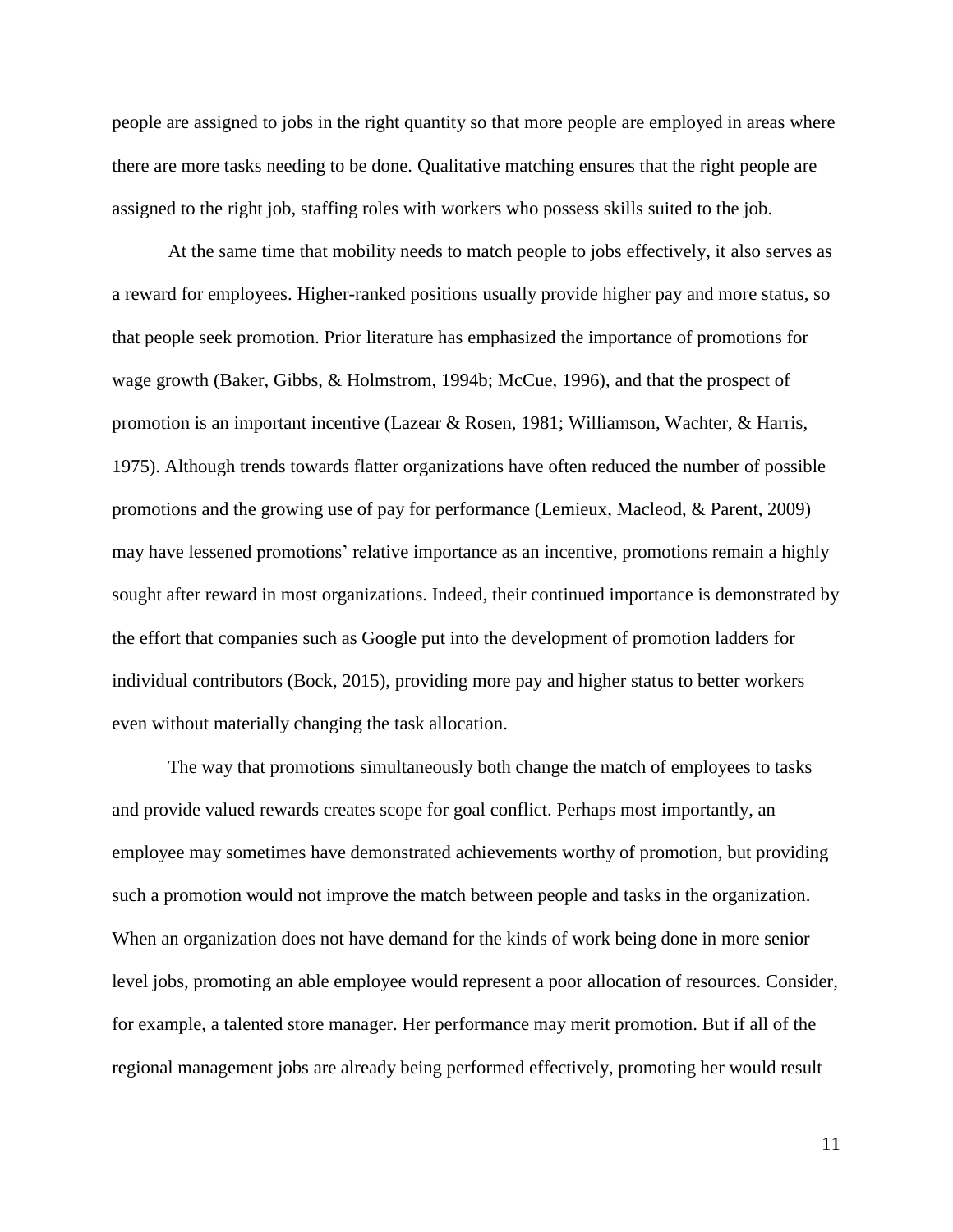in a surplus of regional managers. The allocation of human capital to tasks would therefore be better if the manager was not promoted, but a failure to promote her may demoralize her or leader her to quit. It can therefore be hard to simultaneously achieve both an effective matching of people to tasks and an appropriate distribution of rewards.

This trade-off between matching and rewards has been explored by work in organizational economics. Research on tournament theory, for example, has argued that firms may sometimes eschew filling jobs by hiring even if external candidates would fit the job better, because doing so would reduce internal candidates' motivation (Chan, 1996, 2006). Other work has suggested that the matching and reward functions of promotions may sometimes complement one another, as employers' desire to have more able people in more demanding jobs encourages them to promote better employees, even though this increases the wage bill (Prendergast, 1993).

In this paper, I argue that the tension between matching and rewards in mobility processes also shapes the processes used to govern mobility. In particular, Job-pull and personpush systems emphasize different sides of the trade-off between matching and rewards. By focusing on job demands in how mobility is triggered and staffing decisions are made, job-pull systems emphasize the needs of matching. The organization only moves people between jobs when the presence of a vacancy indicates is a need to change the allocation of people to roles. In this way, the system maintains a clear quantitative match between people and tasks. Similarly, the focus on filling a vacancy tends to focus the decision-process around who would provide the best match for the vacancy, emphasizing qualitative match.

By contrast, person-push systems emphasize the need to reward employees. Because person-push systems tend to focus on employee's achievements in determining when and whether to promote people, they create a tight link between individual actions and promotions.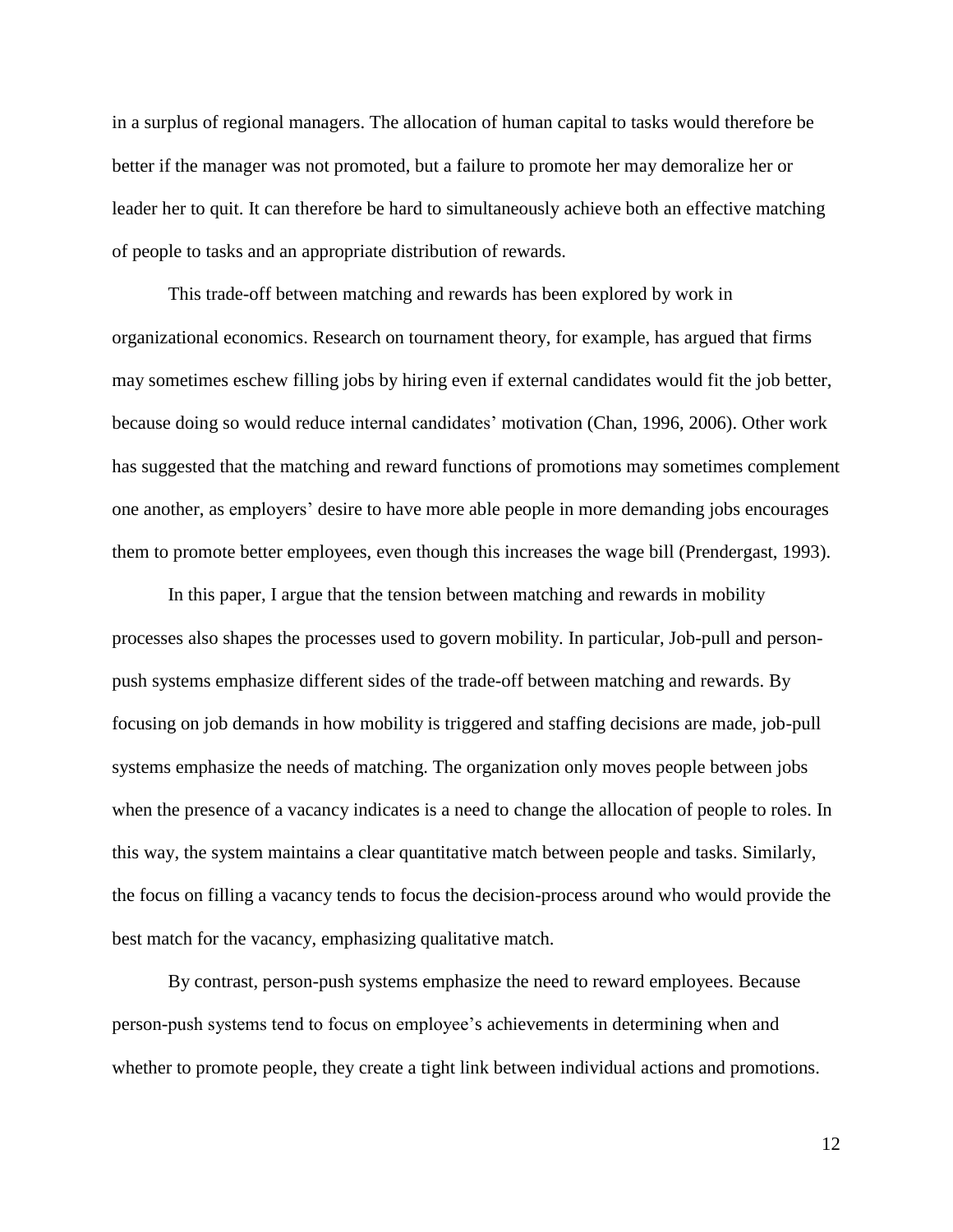Where promotions are purely vacancy-based, able employees may qualify for a promotion but be denied one because there are no vacancies. Where mobility is not dependent on vacancies, performance is more surely rewarded. Such a tight link between performance and promotions enhances the motivational effects of promotions, as emphasized both by expectancy (Vroom, 1964) and incentive theories (Chan, 1996, 2006).

This difference in priorities is, of course, one of degree. While mobility in the job-pull system is largely driven by vacancies, it is likely that action will also be taken if, for example, a valued employee is threatening to leave because of a lack of advancement. Even within job-pull systems, vacancies do not precede every move and idiosyncratic positions are often created for specific people (Miner, 1987) Moreover, decisions as to who should fill a vacancy will certainly reflect prior performance. Similarly, while person-push systems are much more likely to trigger mobility based on individual accomplishments, they will also take action if the need to fill a particular role becomes critical. Moreover, decisions about whose performance merits promotion are likely to be sensitive to the need for higher level employees. Nonetheless, the threshold at which a job-pull system will initiate action to fill a vacancy is much lower than in the personpush system; similarly, the threshold for a person-push system to consider moving somebody based on their seniority or achievements is much lower than in a job-pull system. Hence, the two processes differ substantially in the extent to which they meet these goals of matching versus rewards.

# **Flexibility versus Control**

I noted above that the person-push process tends to rely on much broader, more fluid task allocations than does the job-pull process. This link between mobility processes and the underlying system of jobs helps to shape a second set of tradeoffs that those mobility processes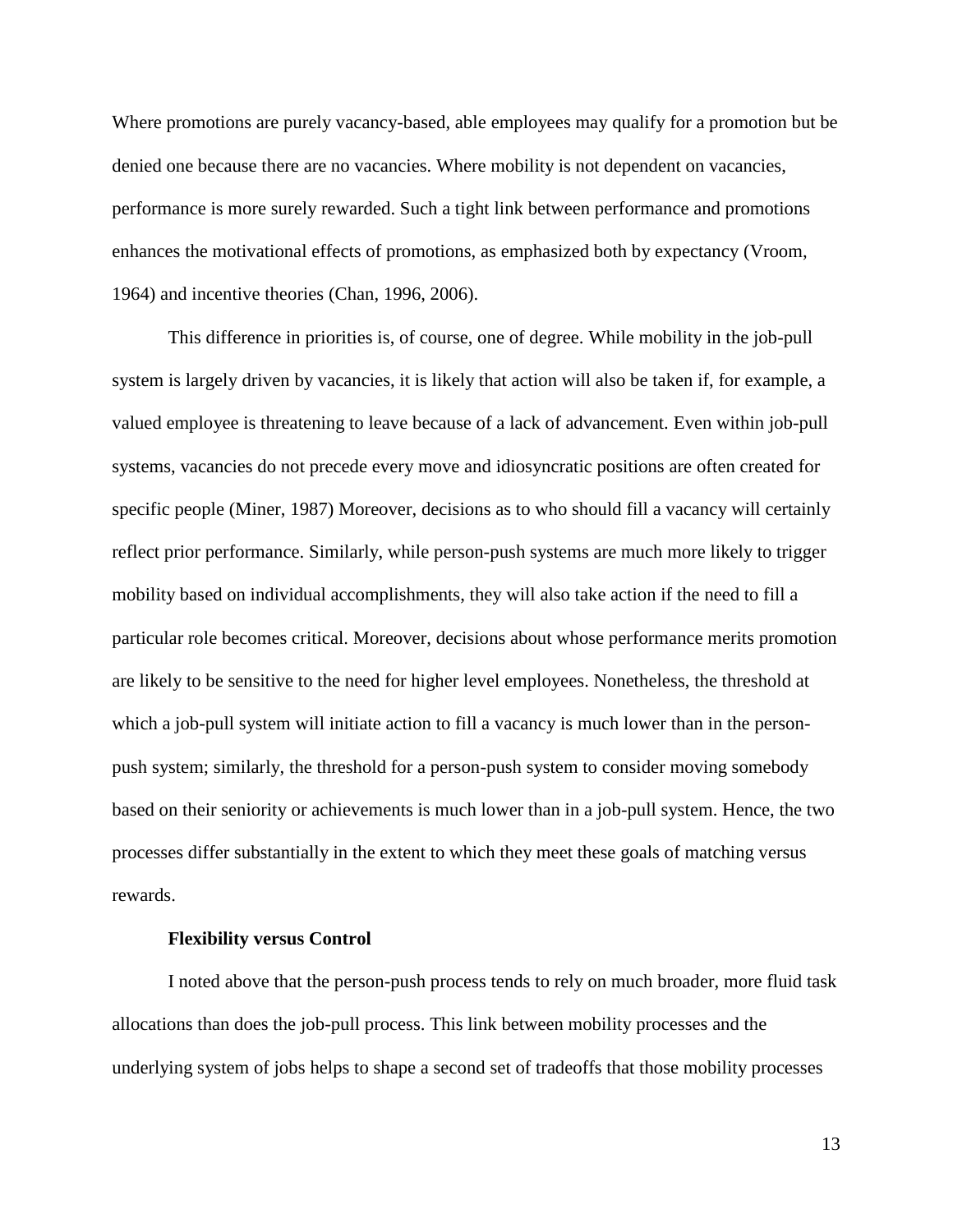must manage: between having the flexibility to adapt rapidly to changes in the environment versus the control to reduce agency problems.

The narrow job definitions found in job-pull systems generally create less flexibility to react to a changing environment than person-push systems. As task demands shift, any reallocation of people across work within a job-pull system requires formal mobility from one job to another, engaging the organizational processes that manage that mobility. Those processes generally take time and managerial attention, creating barriers to adaptation. Similarly, new kinds of work that fall between existing jobs will be less likely to be done. Certainly, organizations find ways to work around these constraints: narrow job definitions can be stretched, and new job definitions are created to deal with novel situations (Miner, 1987; Miner & Estler, 1985). Nonetheless, such processes again take time and organizational attention. When jobs are broadly defined, by contrast, changes in task assignment can often occur without engaging formal mobility processes. Instead, decisions to reallocate tasks across people can be made in the lower levels of the organization, allowing for more flexible, autonomous responses to changes in demand (Burns & Stalker, 1961; Singh, 2008; Stewart & Carson, 1997). When job design is broad, employees are constantly negotiating who will do what, allowing roles to be rapidly reconfigured without a formal reorganization of the work. Because fewer task reassignments need to be accompanied by formal job mobility, the administrative burden on the higher levels of the organization is lower, allowing for faster decision making.

Although this flexibility can help organizations to adapt to change, influential research in organizational economics argues that increases in flexibility and discretion within organizations can also be associated with increased conflict and agency costs (Gibbons, 1999; Milgrom & Roberts, 1988). As managers have more discretion, the incentives for their subordinates to lobby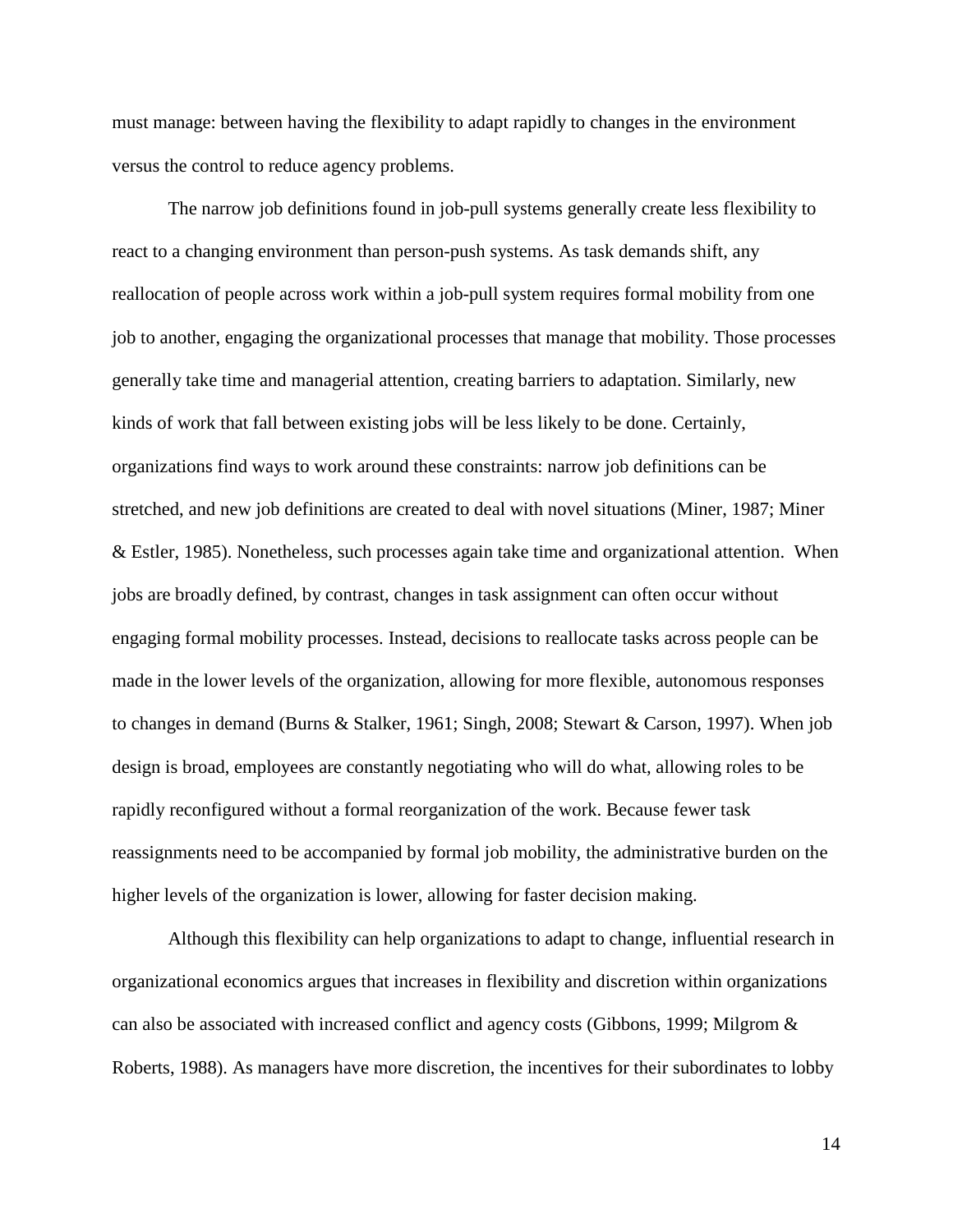them increases. Limits on discretion are therefore an important tool for reducing influence costs within organizations (Gibbons, 1999; Milgrom & Roberts, 1988).

Managing such influence costs is likely to be particularly important where mobility is concerned, given that staffing decisions are among the most political decisions within organizations (G R Ferris & Judge, 1991; Gerald R Ferris, Buckley, & Allen, 1992). Employees usually want a promotion regardless of the needs of the organization, and managers seeking to maintain good relations with their subordinates may also push for those promotions. Empire building by managers further politicizes mobility (Allison & Zellikow, 1999; Mintzberg, 1983). Tight definitions of jobs helps to reduce these problems by creating a tight link between the work that an individual does and how they are classified and rewarded. Where jobs are narrowly defined, the number of people that can be employed at each level of the organization is determined by the number of positions on the organization chart. Where job definitions are broader, by contrast, there is greater scope for discretion in mobility decisions, and more politics ensues.

Hence, while the broad job definitions in person-push systems give them greater flexibility, those broad job definitions can also reduce management control over the system. Without the tight link between task demands and staffing, there can be more disputes over who gets to hire, who should be promoted when, and what rank an employee doing a given set of tasks should receive. Job-pull processes may therefore make it easier for senior managers to limit the number of promotions, even in the face of pressure from employees and other managers.

Lubow (1972) highlights such control features as a benefit of the Graustein formula. Because tenured slots were rationed, there was an automatic reason to deny promotion to an individual without having to engage in the details of the case: "The Graustein formula is a rule.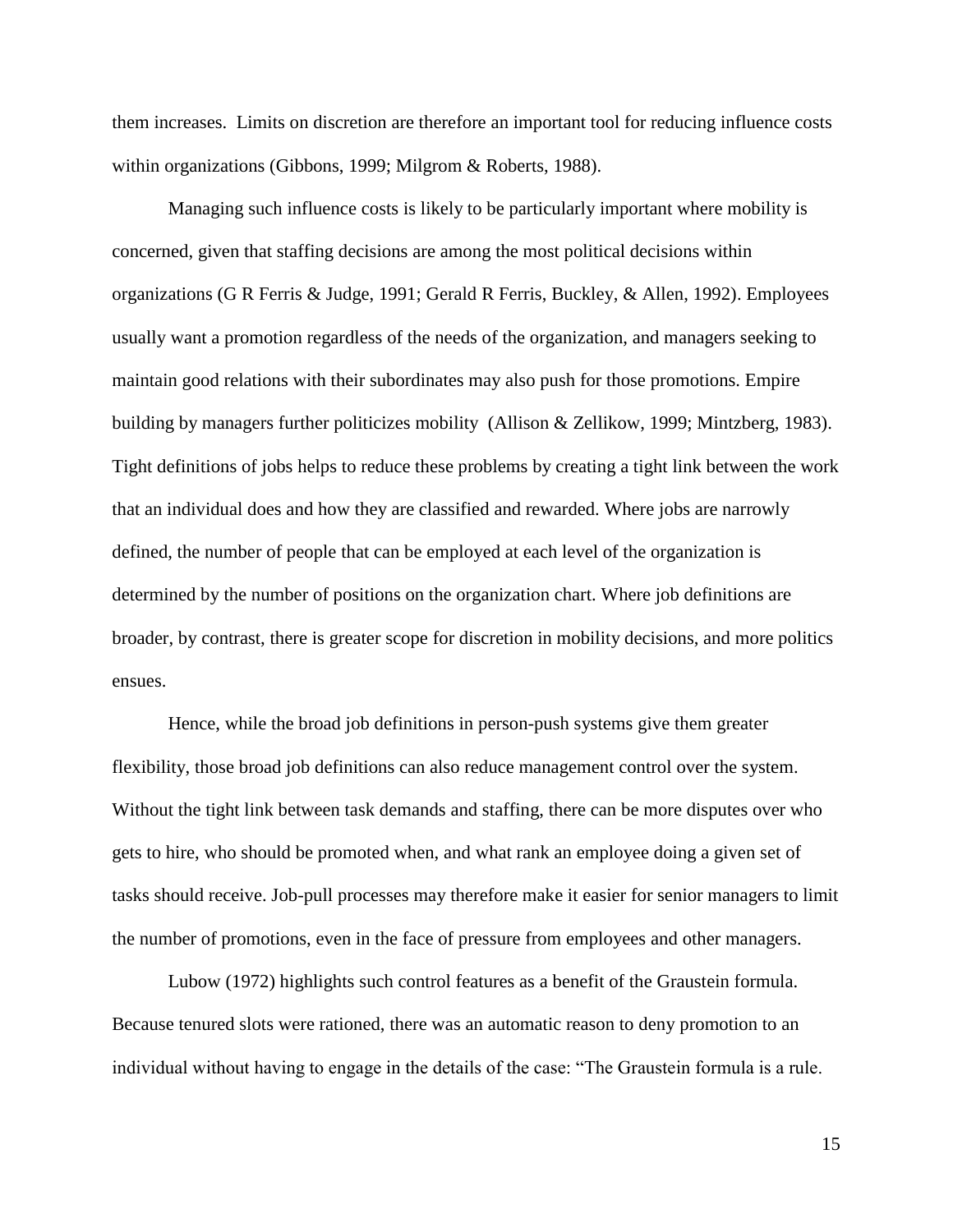Harvard has many rules. When they don't want to give you something, they cite a rule." Within a vacancy-based system, rules can be broken and positions can be created when senior managers want to. But when vacancies are the main drivers of mobility, the benefit of the doubt does not go to the employee.

Understanding mobility processes in terms of these tradeoffs is useful because it provides a lens for answering two questions: first, what kind of mobility process is likely to be used to govern a particular job? And second, how might the determinants of mobility vary across organizations? I develop these ideas below.

### **EXPLAINING VARIATION IN MOBILITY PROCESSES**

I have argued that the job-pull and person-push processes promote different goals: the job-pull system promotes matching and control in managing the allocation of human capital, while the person-push system fosters rewards and flexibility. These arguments have straightforward implications for when we should see each type of process: job-pull processes should be more common when matching and control are more important, while person-push processes should be found when rewards and flexibility take a higher priority. In this section, I draw out some simple implications for when organizations might adopt job-pull and person-push processes. I also summarize those arguments in Figure 2, which maps each of the goals met by job-pull and person-push processes onto the situations where they may be found.

# **Job-Pull Processes: Promoting Matching and Control**

If job-pull processes emphasize matching and control in their operation, then they should be more likely to be found in situations that emphasize such matching and control. I draw on this logic to make the following predictions: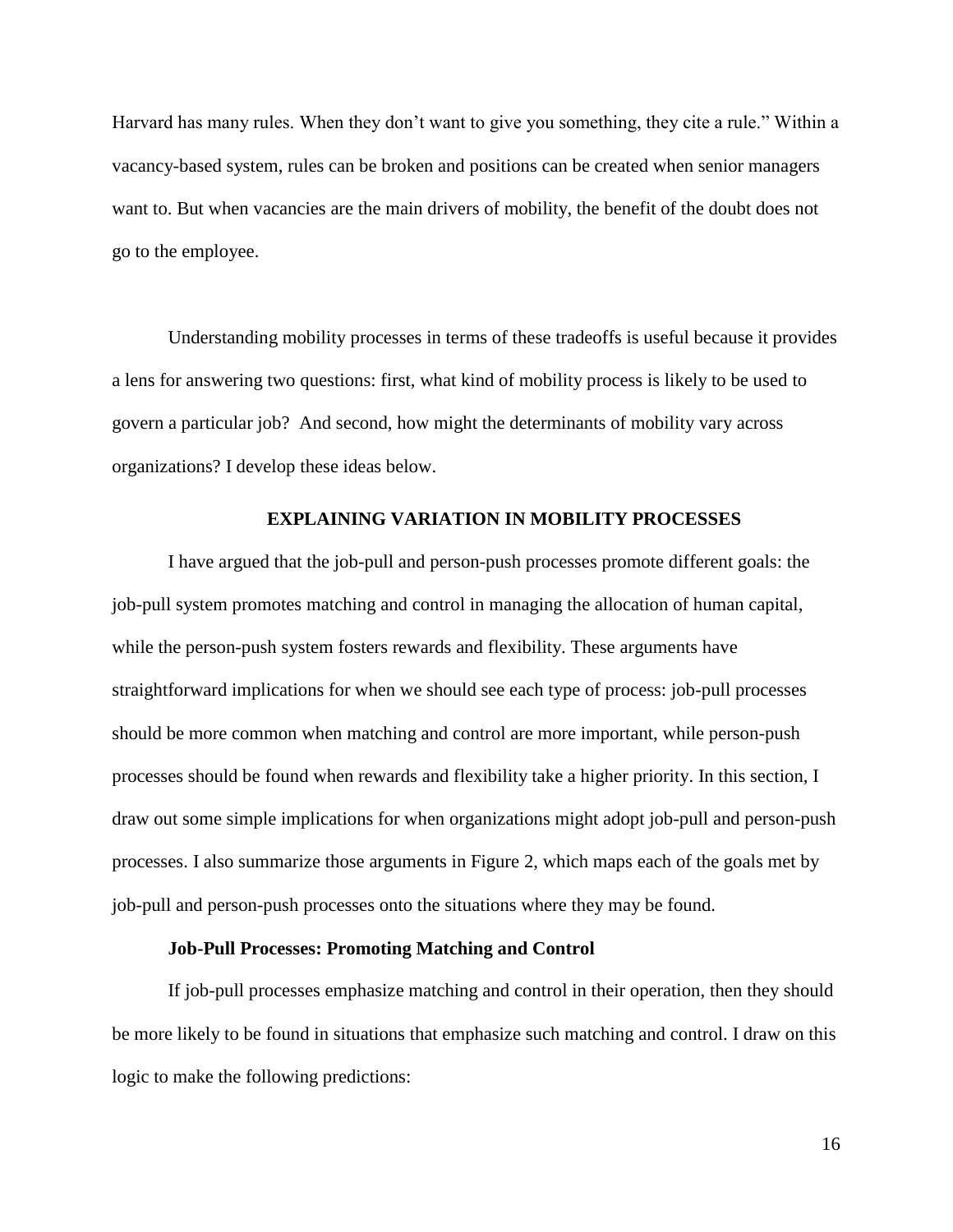*Matching.* The value of job-pull systems should be higher where it is more important for firms to achieve both quantitative and qualitative matching in their staffing.

The importance of quantitative matching is likely to be reflect organizations' capacity to manage mismatches between the numbers of people in particular roles and the task demands that they face. Although inattention to matching could lead to either undersupply or oversupply of higher-level employees, pressures to promote employees means that an oversupply of higherlevel employees is likely to be more common. Galanter and Palay (1990) suggest that pressures to promote lawyers regardless of demand was responsible for the growth of large law firms in the US. Because those firms had a personnel system based on promoting deserving lawyers to partner, they had a tendency to add partners. Because the firms also required high ratios of associates to partners in order to be profitable, they then had also to hire more associates, leading to exponential growth. Even where pressures to promote do not lead organizations to grow overall, they can create an imbalance in the ratio of senior to junior employees, as junior employees are promoted over time, even absent an increase in demand for higher-level work. Such a tendency to promote employees can make it hard to control costs. Where mobility decisions are triggered by vacancies, in contrast, the systems tends towards stasis in staffing: employees are only brought into a job when somebody leaves. This default position makes it easier to resist pressures to promote.

Because weaknesses in quantitative matching tend to lead to increased growth and higher costs, the benefits of quantitative matching are greater when growth is lower and cost control is more important. As a consequence, organizations are likely to find mobility processes that emphasize matching more attractive when the environment is less munificent and cost control is more important.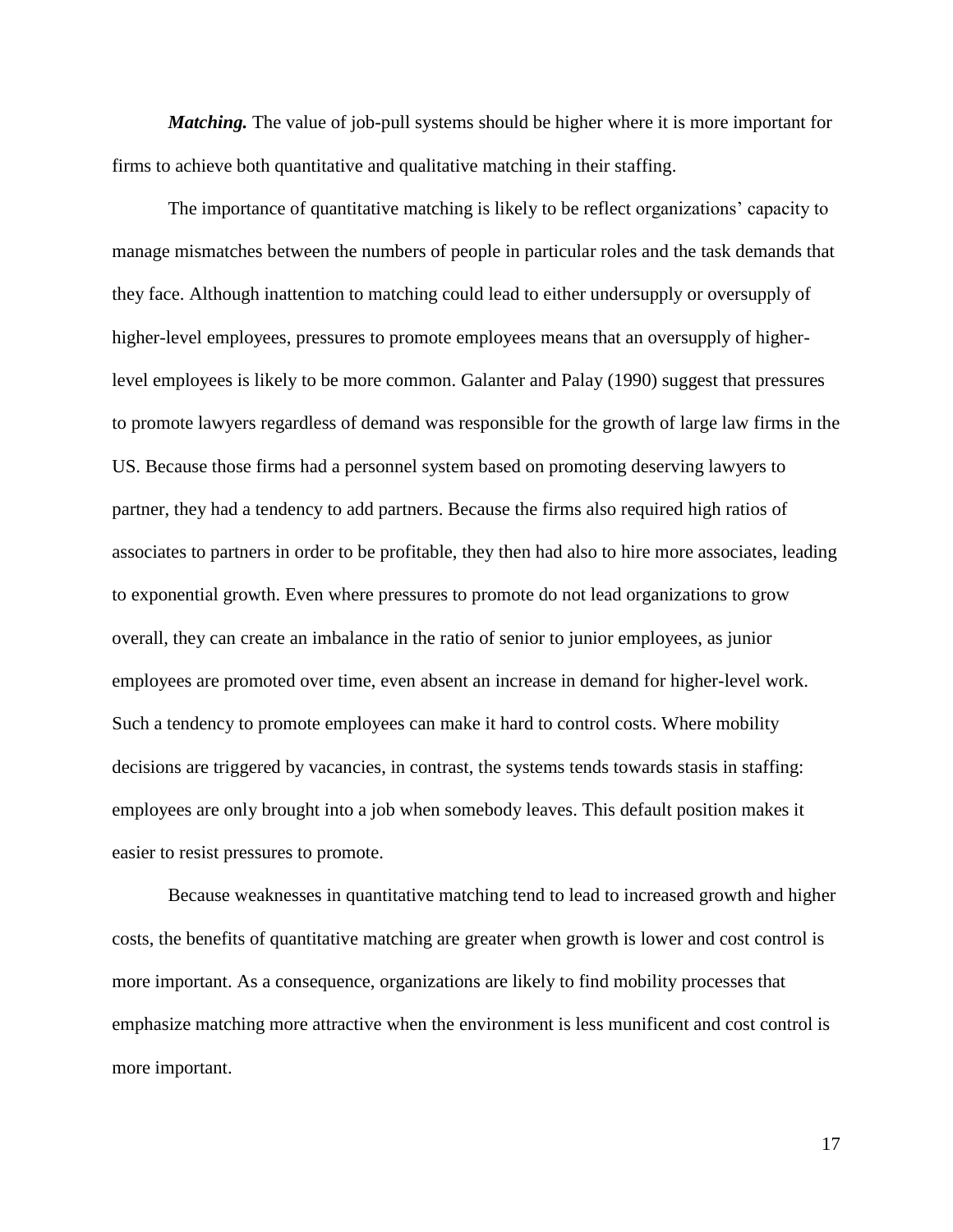*Proposition 1: Mobility is more likely to be governed by job-pull processes for jobs where quantitative matching is more important, because growth is more difficult or cost control more important.*

We should also see job-pull systems in jobs where qualitative matching is more important. The importance of such matching is greater when there is more variation in the quality of different possible matches. In some areas of some organizations, most employees may be able to do most of the jobs. In a generalist accounting firm, for example, most accountants might be capable of taking on most of the work that the firm does. Promotion decisions would not then need to emphasize who would fit a specific set of needs, limiting the focus on qualitative matching.

In other jobs and organizations, though, skills and demands are highly specialized, so that somebody who has the skills for one role might be a poor match for a different role. In an accounting firm that provided highly specialized services to different industries, an accountant with the knowledge to advise on tax issues for oil exploration might not perform well in a role that helped prepare technology firms' accounts for Initial Public Offerings (IPOs). Promotions in that more heterogeneous firm would need to pay much more attention to the specific match of the person to the role as the tax accountant might not be able to oversee the work of those preparing IPOs.

To the extent that job-pull processes emphasize matching, we would therefore expect that those processes would be more likely to be found in situations where there was more heterogeneity in match quality, so that even high performing workers could only perform very specific higher-level roles. Specifically: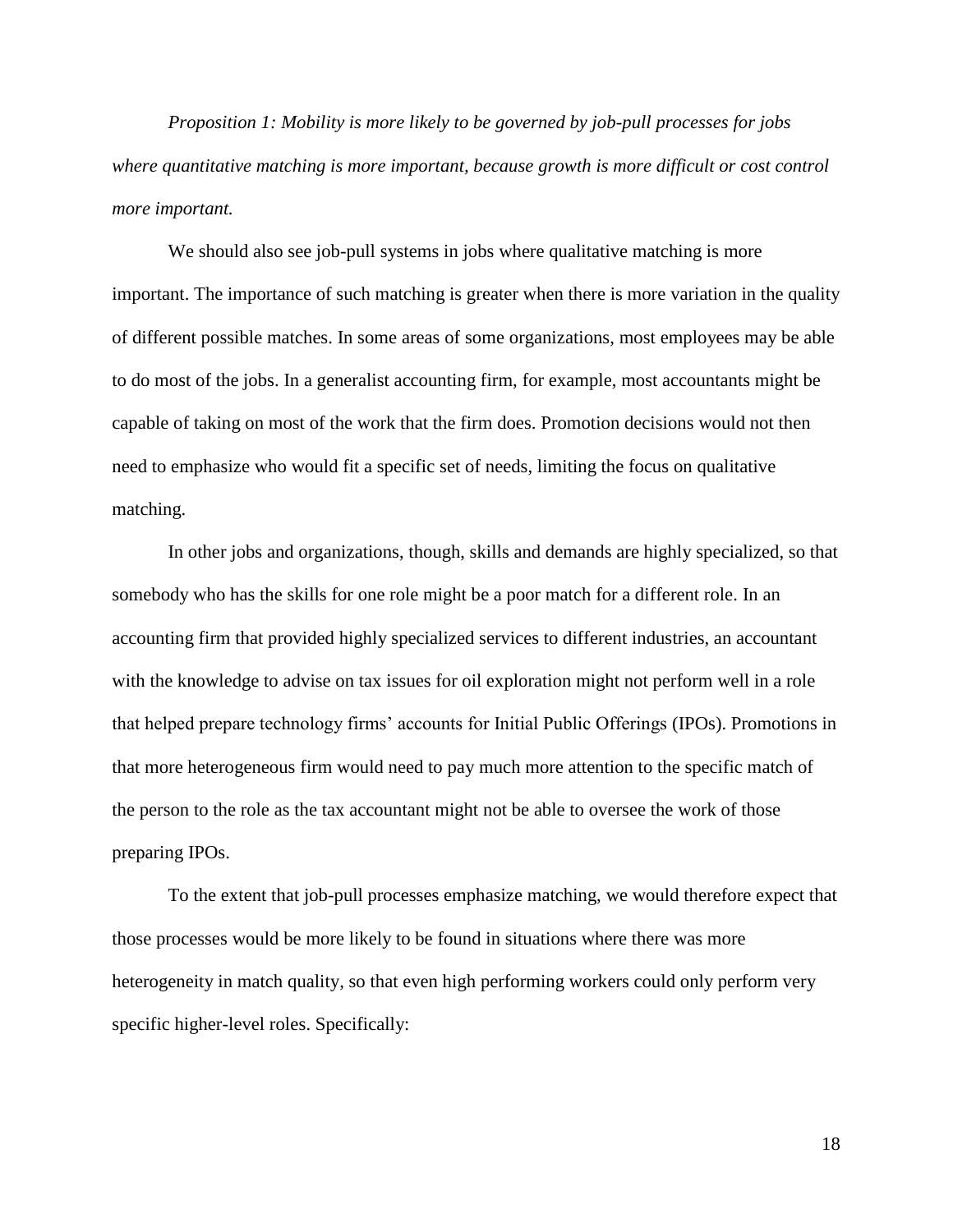*Proposition 2: Mobility is more likely to be governed by job-pull processes when there is greater heterogeneity in the match between people who could enter a job and the specific demands of the job.*

*Control.* The increased control over agency costs found in job-pull systems should also affect where job-pull systems are used. I noted above that control is particularly important for reducing conflict. We might therefore expect job-pull systems to be more common in situations in which there is more disruptive conflict over task allocation and where the clear rules associated with the job-pull system help to impose an organizational truce on participants (Nelson & Winter, 1982). Among academic departments, for example, fixing the number of slots in each sub-discipline is a common strategy by which heterogeneous departments avoid destructive conflict over the kinds of new hires that they will make. Similarly, organizations in which members have strongly divergent interests, may prefer to use narrow job definitions in order to minimize the scope for costly politicking over staffing decisions. As such, I suggest:

*Proposition 3: Mobility is more likely to be governed by job-pull processes where diversity in the interests of members increases the importance of controlling conflict over staffing decisions.*

# **Person-Push Systems: Promoting Rewards and Flexibility**

If we find job-pull systems where matching and control are more important, then personpush systems should be more prevalent when the use of promotion as a reward is more valuable, and where flexibility in task allocation is important.

*Importance of Promotions as a Reward:* Given the stronger link between performance and rewards in person-push systems, such systems should be more common where organizations face more pressure to promote high performers in a predictable manner. Some of the factors that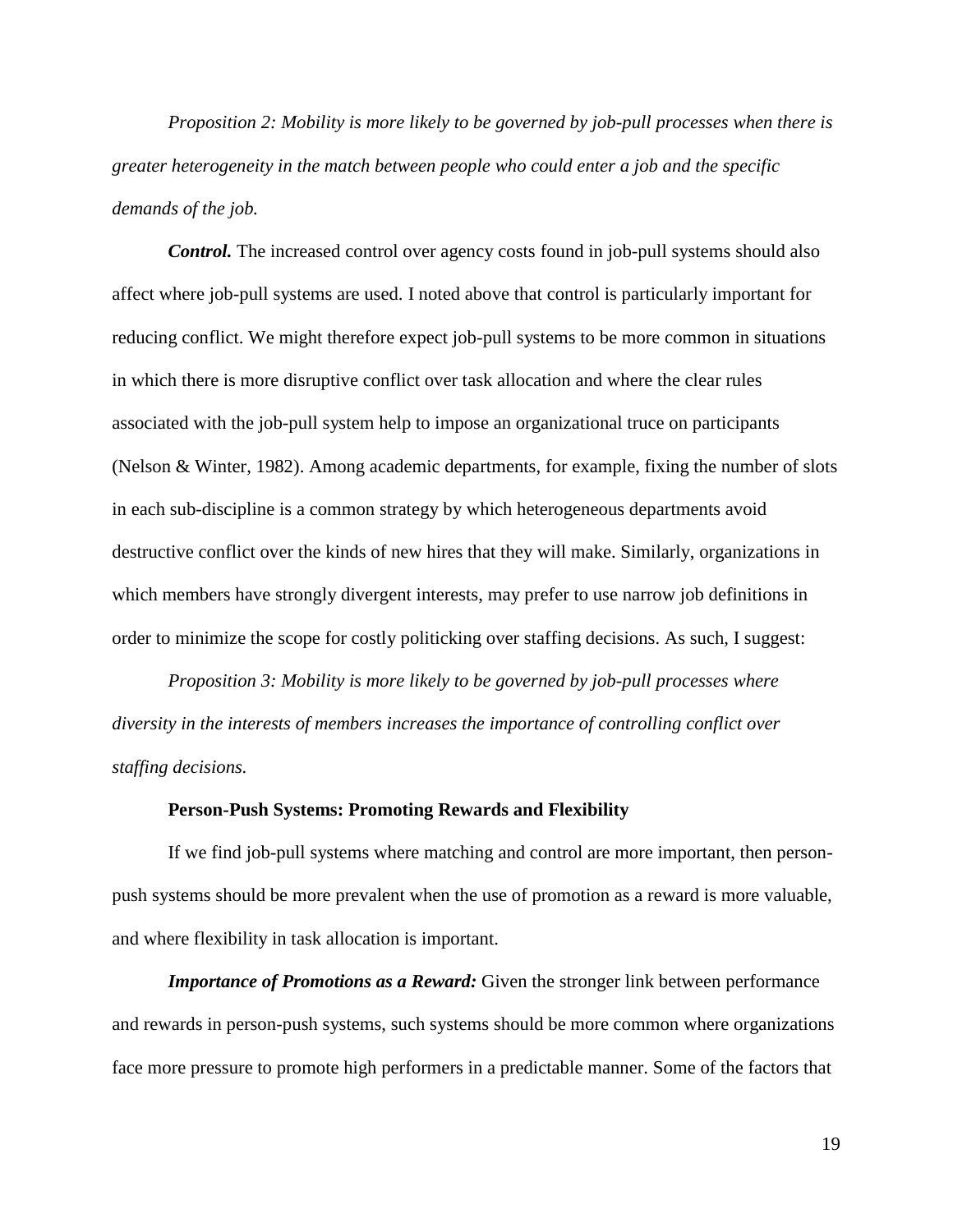affect pressures to promote high performers include the value of promotions as a reward, the regularity with which vacancies occur, and the importance of retaining high performers.

First, the value of promotions as a reward depends in part on the other instruments available for motivating employees. Where financial rewards such as commissions, bonuses and stock options play a central role in motivating people, the use of promotions as a reward is less important. Williamson et al (1975) argue, though, that promotions can be the most effective source of long-term motivation in jobs where performance is hard to measure and must be appraised over long periods of time. A mobility process that emphasizes rewards will be particularly important in such roles.

Second, the person-push system is likely to be more important in situations where vacancies are highly irregular. Where there are comparatively small numbers of jobs within the job ladder or exit from jobs is slow, it is less likely that an employee's readiness for promotion will coincide with the availability of a vacancy would be low. The prospect of promotion would not, therefore, be an effective reward under a job pull process, as it is less likely that high performance will be rewarded with promotion. In such cases, a person-push system would allow promotions to provide clear rewards. Where, by contrast, vacancies appear very regularly, a jobpull system might be able to offer sufficient prospects of reward to motivate people effectively.

Third, we might expect that a clearer link between performance and promotion is more valuable where retention of high performers is more important. The failure to promote people who are ready to move up to the next level often leads to their exit. In some cases, this may be an acceptable cost to the organization. Where, however, exit is very costly, perhaps because there is fierce competition in the labor market or because employees command important organizational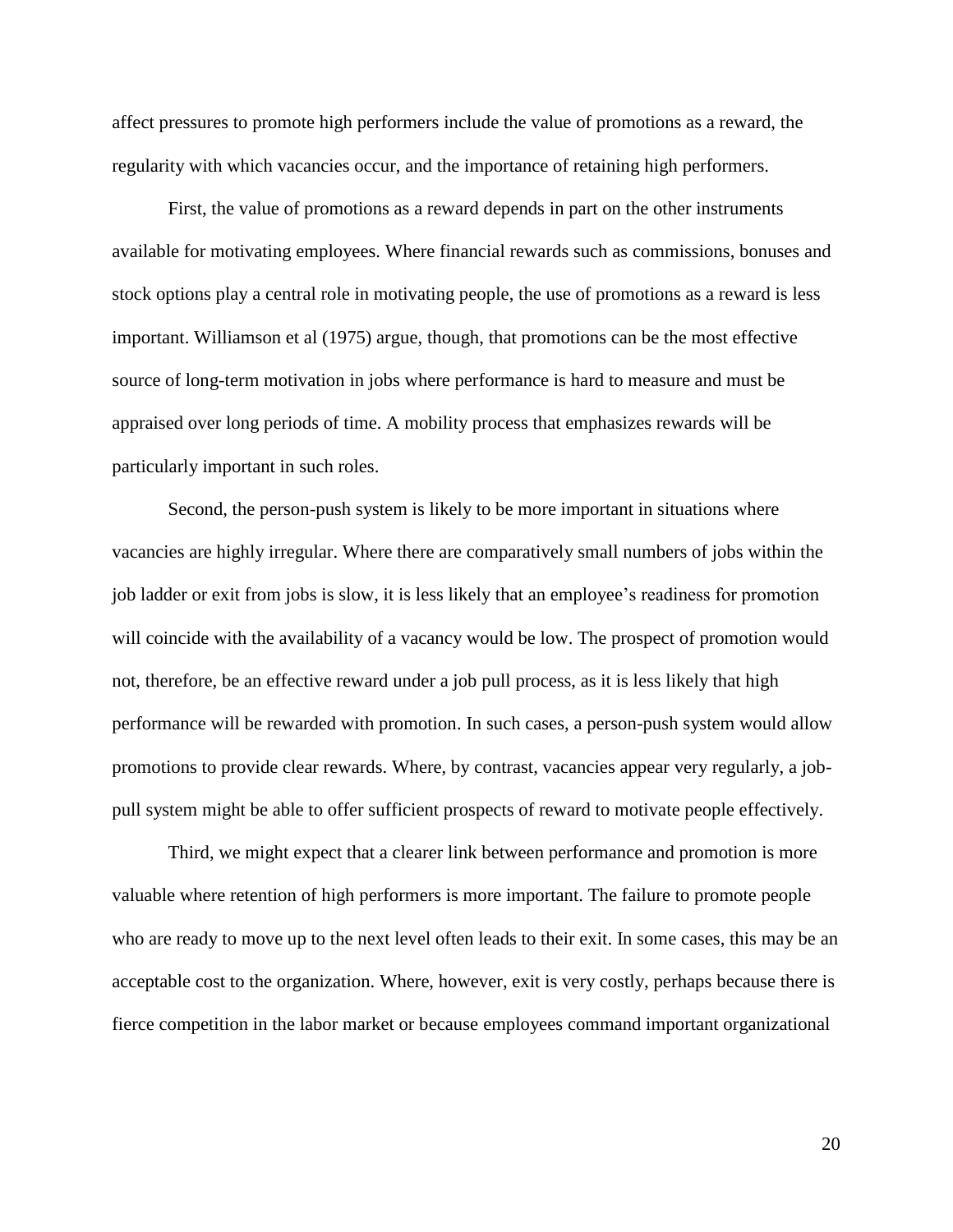assets such as client relationships, then the need to promote high performers will be greater. I propose:

*Proposition 4: Mobility is more likely to be governed by person-push processes when it is more important to use promotions as a reward, including when:*

- *a) Promotions are a more effective means of motivating employees compared to other incentives.*
- *b) Vacancies occur irregularly*
- *c) Retention of high performers is more important to organizational performance.*

*Flexibility.* Finally, I have argued that an important advantage of the broader, more fluid job definitions that underlie person-push systems is their ability facilitate rapid adaptation to changing demands. Those systems should therefore be better suited to situations where flexibility is important. Burns and Stalker (1961) argued that the kinds of "organic" organizational structures that feature broad job roles are more appropriate to changing conditions. Extending those arguments to the mobility process, I predict that:

*Proposition 5: Mobility is more likely to be governed by person-push processes when flexibility is more important because of unpredictable and rapidly changing environments.*

### **IMPLICATIONS FOR MOBILITY**

A central reason to study mobility processes is to understand who ends up getting allocated to what jobs when. I argue that these allocations will also be shaped by the nature of the mobility process. As I have outlined above, job-pull and person-push systems attend to different stimuli and are based on different job structures, leading them to emphasize matching and control on the one hand and rewards and flexibility on the other. I argue that these emphases on different goals will affect the pressures that the two systems respond to, so that different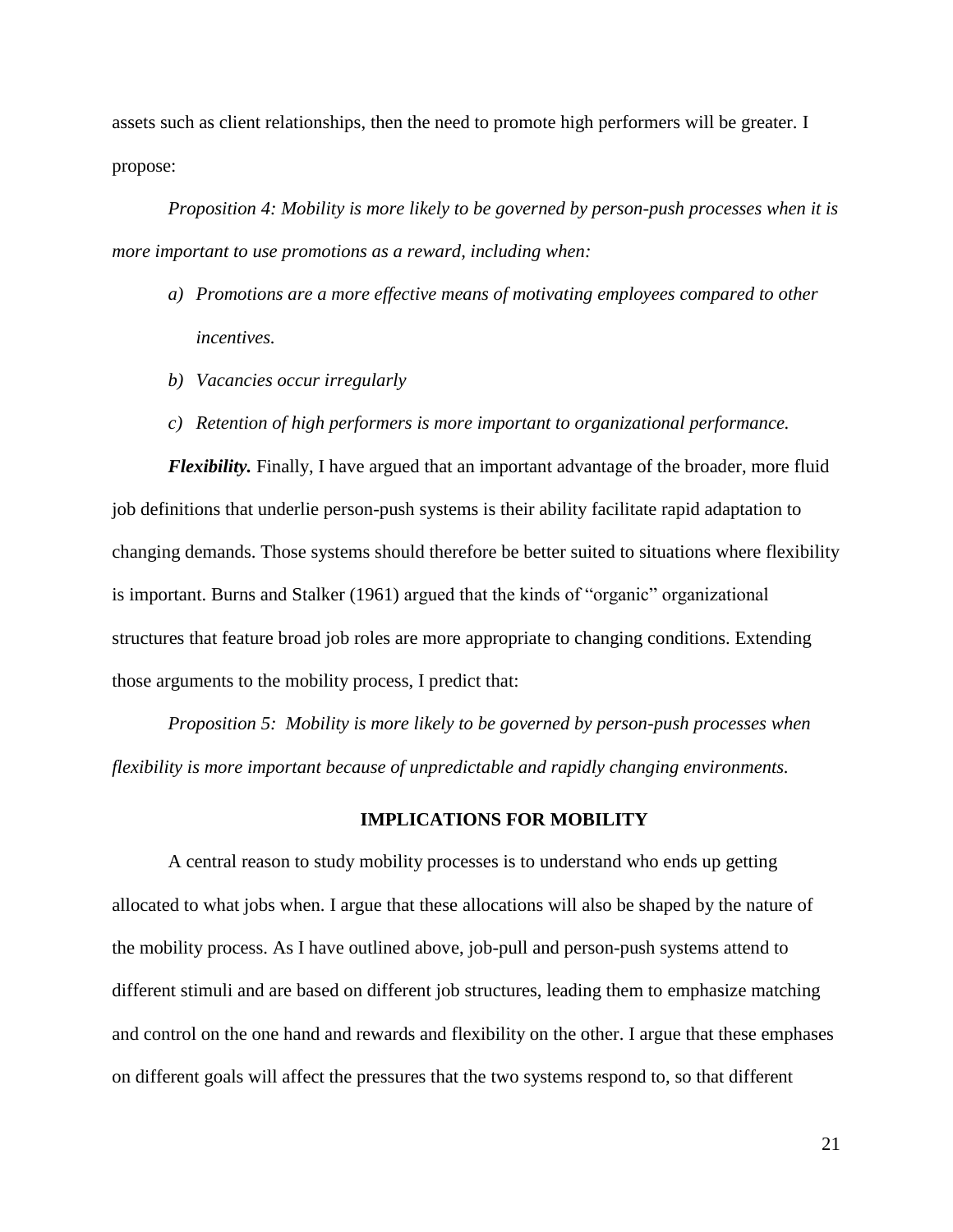variables will be more important in predicting mobility under the two systems. I highlight those relationships in Figure 3, which links each of the goals of the system to the variables that will most influence on mobility. I develop the propositions in detail below.

### **Job Pull Systems and the Determinants of Mobility**

*Matching.* The central logic of the job-pull system is that people move jobs when a vacancy needs to be filled, leading to close matching between task demands and the allocation of people. This logic has been extensively developed in the literature on vacancies, which shows how mobility rates depend on the creation of vacancies (e.g. Haveman & Cohen, 1994; Stewman, 1986; White, 1970). Those arguments are at least partly dependent, though, on the mobility processes that organizations adopt.

More specifically, the literature on vacancy chains identifies two important processes that create vacancies. The first of these is the exit of a prior incumbent from their job. The creation of vacancies through employee exit leads to "career interdependence," as the ability of one employee to enter a job depends on the decision of another employee to exit that job (Barnett  $\&$ Miner, 1992; White, 1970). Because such interdependence is driven by the creation of vacancies, it likely to be much greater in job-pull systems which are based on those vacancies. I therefore predict:

*Proposition 6: Rates of promotion are more closely related to mobility of other employees (i.e. careers are more interdependent) in jobs that are governed by job-push mobility processes.*

A second process that creates vacancies is growth in the number of jobs (Stewman, 1986; Stewman & Konda, 1983). As organizations grow, they tend to create new positions throughout the hierarchy. The need to fill those new positions then leads them to promote people from the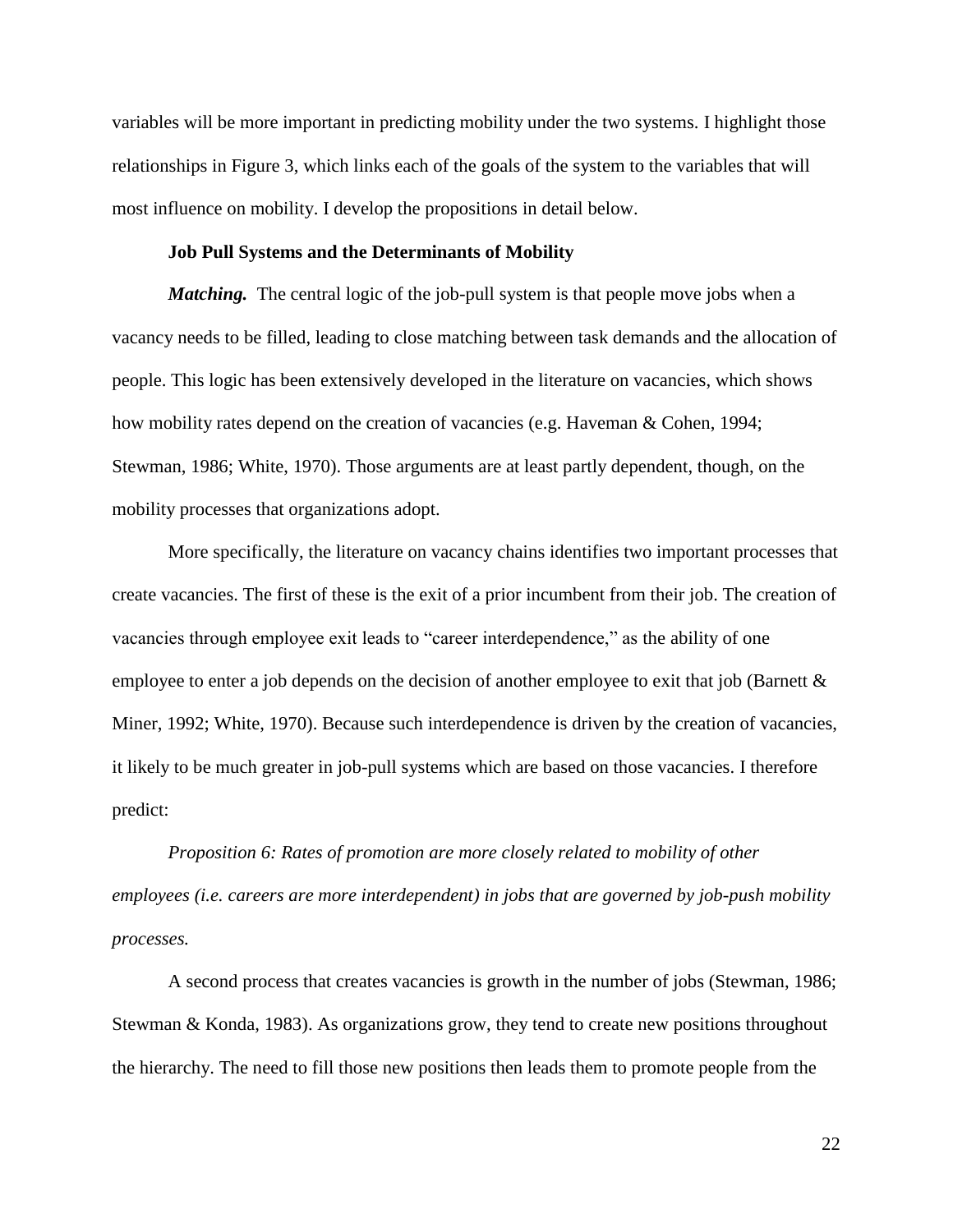lower levels of the organization. Indeed, if exit rates do not increase, then organizational growth is the only way that promotions can be increased in a job-pull system. The combination of a matching logic and tightly defined jobs therefore creates a tight link between organizational growth rates and intra-organizational mobility in job-pull systems.

This relationship is likely to be weaker in person-push systems. As a person-push organization grows, it does not create vacancies in the same way. Increased demand may often be managed by increasing the number of junior positions rather than increasing positions at all levels of the hierarchy. Conversely, organizational growth is not necessary for person-push organizations to increase the number of higher-level positions, as existing employees can be promoted to higher-level positions without a pre-existing vacancy. Although organizational growth may make it easier for person-push systems to meet employees' demands for promotion, the direct link between growth and promotion found in job-pull systems will therefore be absent. As a consequence, the relationship between growth and promotion rates is likely to be weaker in person-push systems.

*Proposition 7: Rates of promotion are more closely related to organizational growth in job-pull systems compared to person-push.*

*Control.* I have argued that job-pull systems help to control agency costs as the need for vacancies limits discretion in promoting people. This argument implies that rates of promotion should be less sensitive to political pressures in job-pull systems. In person-push processes, promoting people may form a means of managing conflict, by providing rewards to those with more influence. For example, Phillips (2001) argues that promotion rates can reflect the bargaining power of employees vis-à-vis their employers, and demonstrates that law firms with a higher risk of failure also have a higher promotion rate.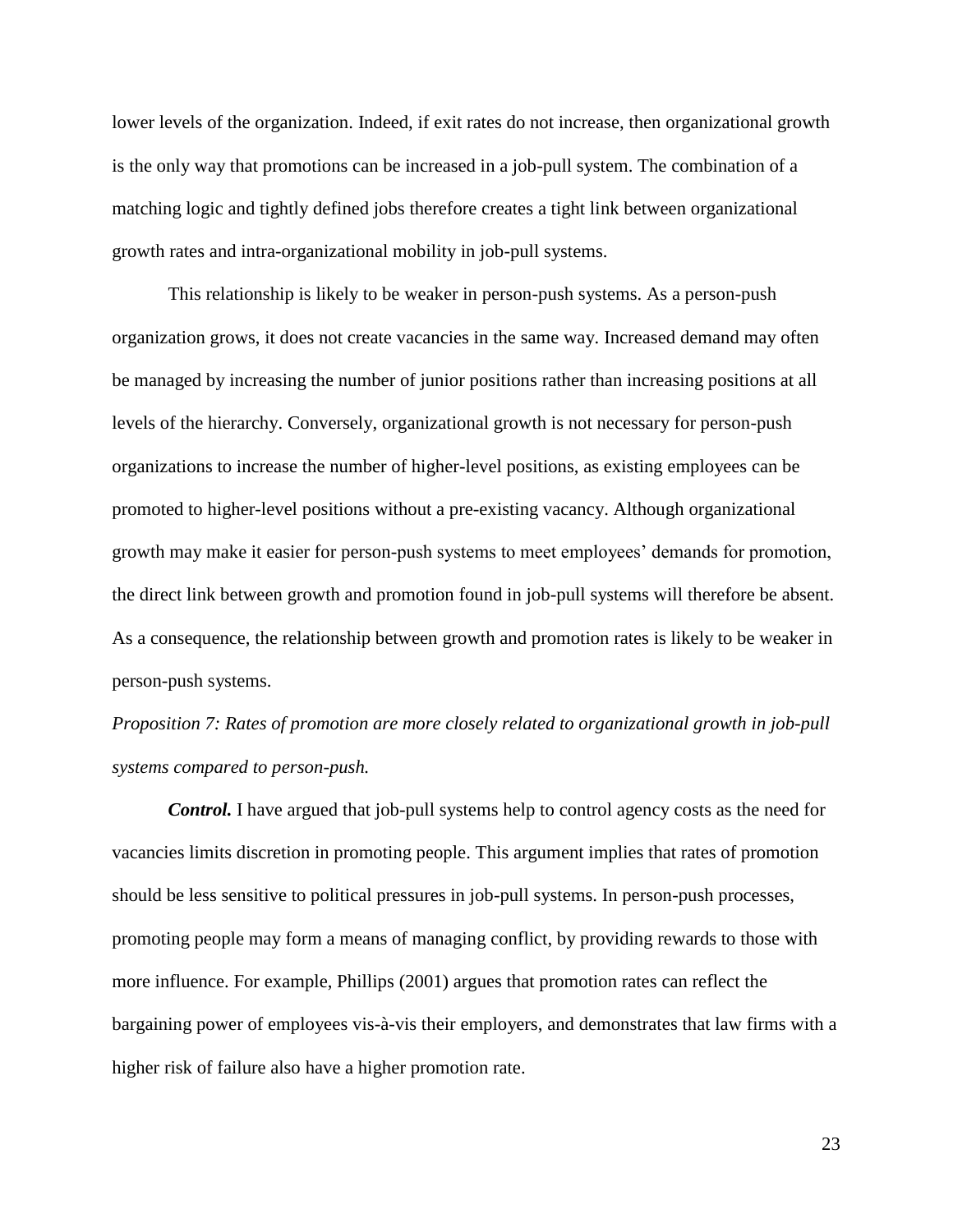The vacancy-based logic of the job-pull system means that it is potentially less sensitive so such political pressures. While it is easy for a powerful employee to lobby for promotion under a person-push system, it is more complicated for them to make the case where that promotion also involves creating a new job within the job-pull system. The implication of these arguments is that:

*Proposition 8: Rates of promotion are less closely related to individual power in job-pull systems compared to person-push.*

#### **Person-push systems and the determinants of mobility**

*Rewards.* The strong emphasis on rewards in person-push systems also has implications for mobility. Within person-push systems, whether somebody is promoted should depend almost entirely on their performance and seniority. In job-pull systems, vacancies must also be present, weakening the link to performance. As a consequence, rates of promotion should be more strongly tied to individual performance and individual attributes in a person-push system. I predict:

*Proposition 9: Individual performance and individual attributes that correlate with performance are stronger predictors of promotion in person-push systems.*

*Flexibility.* I have also argued that the broad and fluid job definitions that underpin person-push systems allow for adaptation through informal reallocations of work rather than by formal reorganizations. Such informal reallocation may reduce the rate of internal mobility within person-push systems. Adaptation to a significant environmental change is likely to require a reorganization in a job-pull system, as people are allocated to different tasks with different job definitions. The broader job descriptions found in person-push system may allow that same reallocation of tasks to take place without any formal change in jobs. This suggests that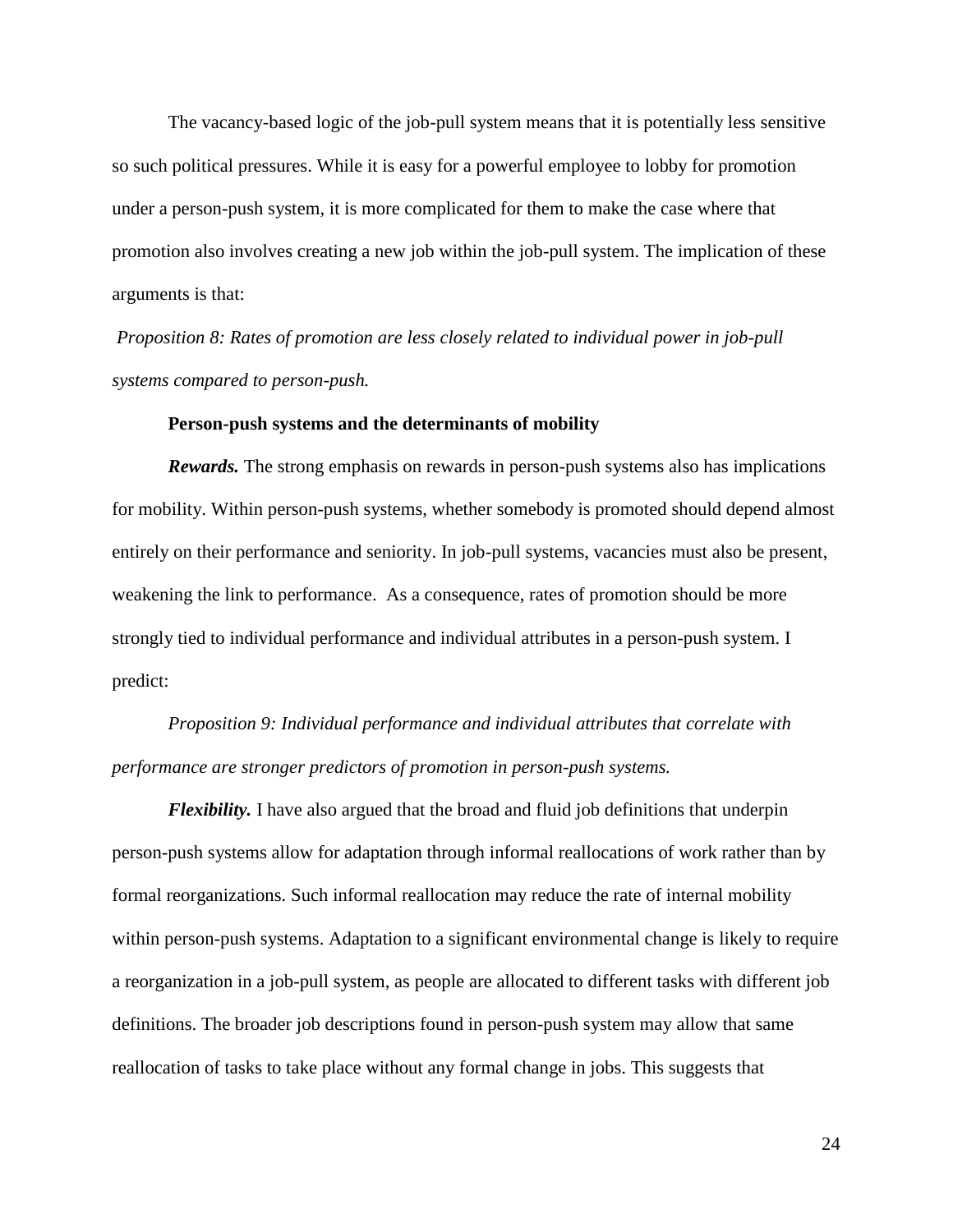environmental change may trigger much less intra-organizational mobility in person-push systems than job-pull systems. I predict that:

*Proposition 10: Pressures for adaptation are more strongly related to intraorganizational mobility in job-pull systems compared to person-push systems.* 

#### **DISCUSSION**

This paper seeks to contribute to research on employee mobility by developing theory about the processes that organizations use to move people between jobs. I argue that many organizations adopt mobility processes that are very different from the vacancy-based, job-pull system discussed in much of the existing literature. I contrast the job-pull system with the alternative archetype represented by the person-push system in order to identify the tradeoffs that shape organizations' choices of mobility processes and their effects on how people move between jobs. Specifically, I argue that different mobility processes represent different responses to two tensions: between basing decision processes on matching people to jobs versus rewarding employees; and between designing the underlying system of jobs to achieve flexibility versus control agency costs. I build off these tensions to explain the mobility processes likely to govern different jobs and the effects of those processes on careers.

The arguments developed in this paper contribute to a number of literatures. First, I seek to add to our understanding of how human capital is allocated within organizations by emphasizing the effects of process differences on mobility. While early work on internal labor markets used process perspectives to explore how people moved across jobs (DiPrete, 1987; Doeringer & Piore, 1971; Rosenbaum, 1979; Stewman, 1986), those theories have not kept pace with the variety of different kinds of jobs and different kinds of allocation processes that we now see within organizations. I have illustrated how modern mobility systems can differ from the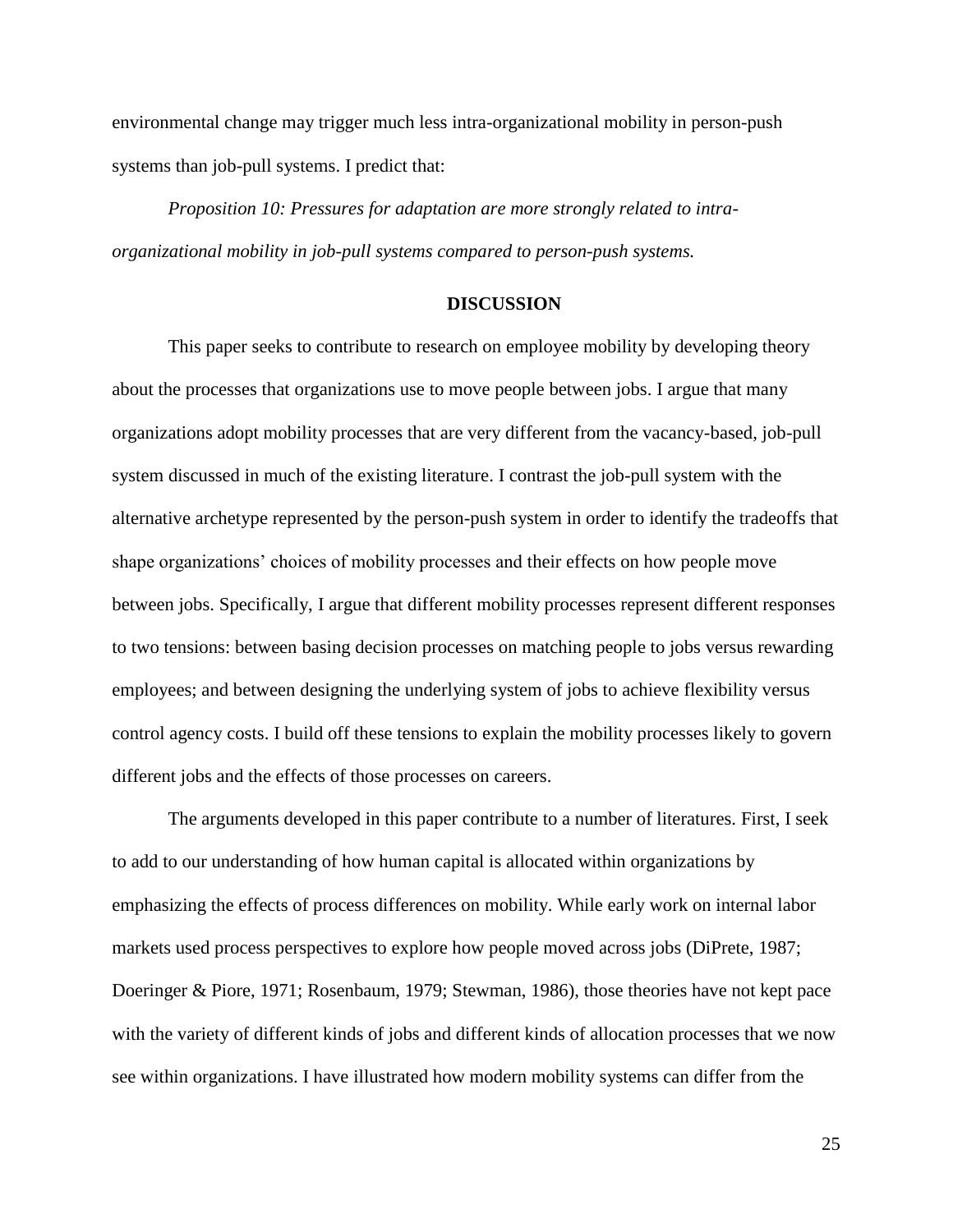canonical job-pull model described in earlier literature, and explored how these process differences moderate many core predictions in existing research. Much research has explored the determinants and consequences of mobility within and across organizations, drawing heavily on theories of vacancy chains (e.g. Dencker, 2009; Haveman & Cohen, 1994; Stewman, 1986). I argue that important boundary conditions exist for this work: arguments that predict mobility based on organizational growth and the moves of others assume that organizations operate vacancy-based mobility processes. I propose that the link between promotion and organizational growth or the careers of others will be much weaker in alternative mobility processes where vacancies play little role. In contrast, I argue that individual-level attributes such as ability and bargaining power are likely to be much stronger determinants of mobility in person-push systems. In doing so, I hope to highlight the importance of paying more attention to how mobility takes place.

Although the main focus of the paper has been to understand the implications of these systems for internal mobility, it is likely that mobility processes have implications for external hiring too. I have noted that different stimuli tend to trigger internal mobility in job-pull systems compared to person-push systems, as events like job exits, growth and reorganizations trigger searches to fill the vacancies. It is likely that those vacancies are sometimes filled from outside, as searches encompass both internal and external candidates. As a consequence, external hiring may also be more responsive to exits, growth and reorganizations in job-pull systems than in person-push systems. Indeed, it is also likely that job-pull systems have more external hiring overall: not only do job-pull systems have more stimuli that are likely to trigger searches; their emphasis on matching prioritizes finding the right person for the job, while the person-push system prioritizes rewarding insiders through promotion. I suspect that this creates a stronger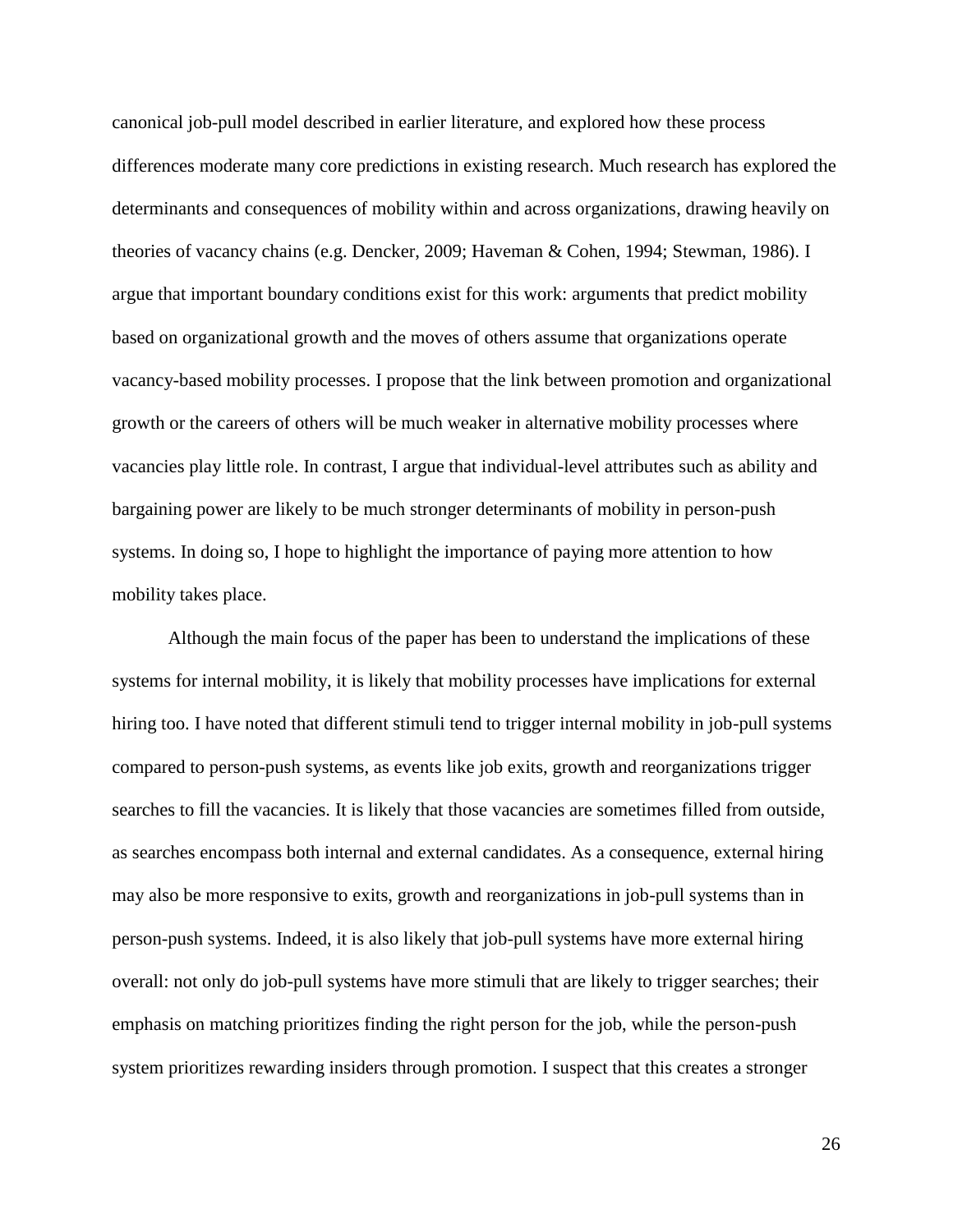bias for internal promotion over external hiring in person-push systems (see also Chan, 1996). Recent work has highlighted the varied strategic implications of external hiring (e.g. Almeida, Dokko, & Rosenkopf, 2003; Dokko & Rosenkopf, 2010; Mawdsley & Somaya, 2015; Tzabbar, 2009). Differences in mobility processes may provide a new lens for understanding when firms are more versus less likely to engage in such hiring.

Similarly, while I have focused on comparing the two archetypes of job-pull and personpush systems, I believe that the ideas developed in this paper would also be helpful for understanding the hybrids that I noted above. In particular, I argued that job-pull systems emphasize matching and control, while person-push systems emphasize rewards and flexibility. It is likely that hybrids occur when organizations seek systems with "off-diagonal" properties, combining matching with flexibility or rewards with control. While I have argued that complementarity between decision processes and job design favor the archetypal job-pull and person-push systems, a strong need for such off-diagonal systems likely encourages organizations to combine decision processes and job design in different ways.

This study also has implications for the literature on designing human resource systems around people versus jobs. A stream of literature in the 1990s argued that organizations should move towards managing people based on their skills and competences, rather than the specific job that they held (e.g. Lawler, 1994; Murray & Gerhart, 1998; Sanchez & Levine, 2009). This study adds to that literature by articulating the strengths and weaknesses of managing mobility around individuals, a topic that was not explored in detail within that literature.<sup>2</sup> I offer an explanation for why, despite the advantages ascribed to managing based on individual needs and skills, job-based systems remain common within organizations (Giancola, 2009). In particular,

 $\overline{a}$ 

<sup>2</sup> Indeed, Lawler (1994:14) specifically identified the question of how individuals would be allocated against particular tasks and activities in competency-based organizations as an important area for future study.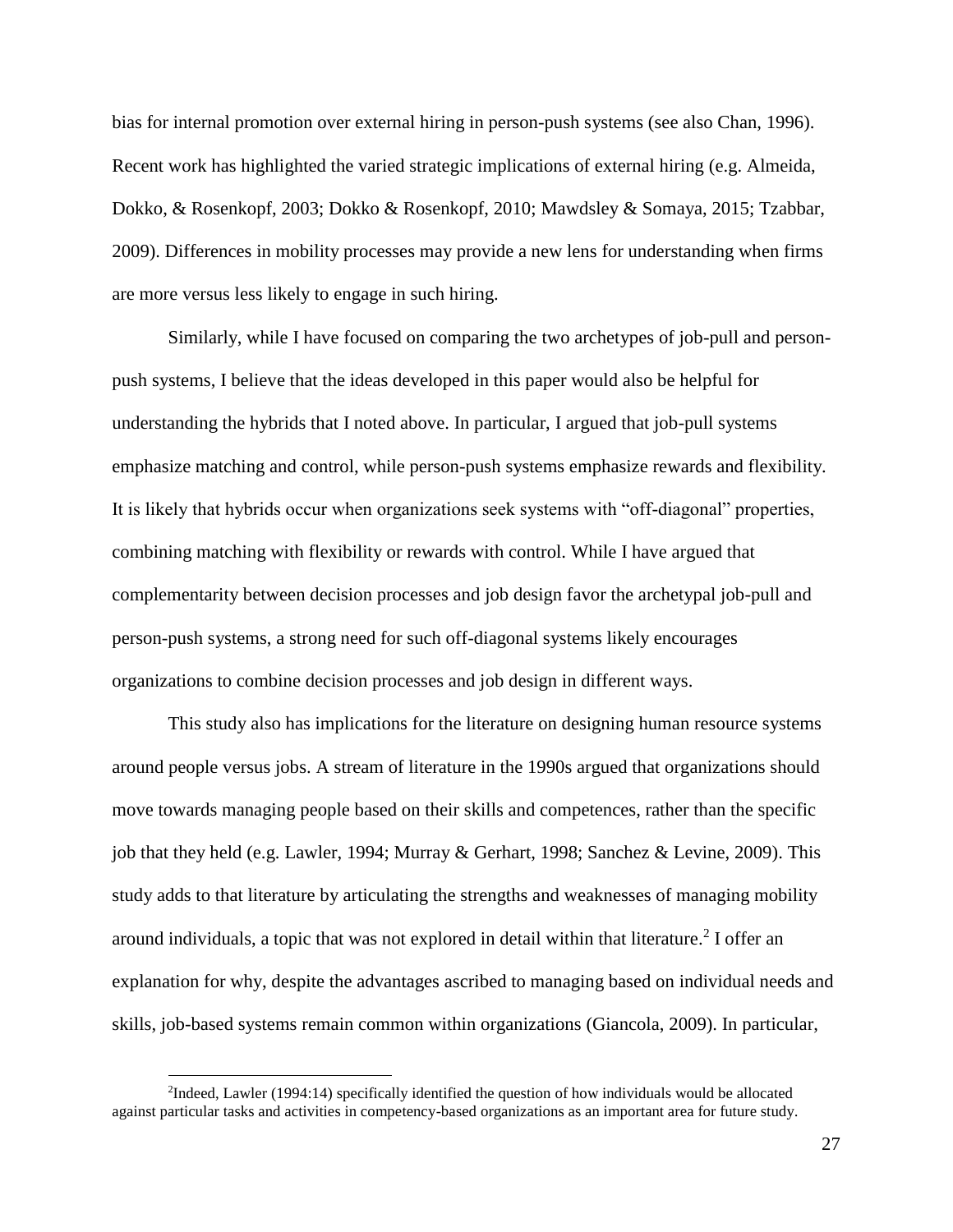while person-push mobility processes provide greater flexibility and are better at rewarding employees, these advantages come at the expense of a weaker capacity to match people to work, and an increase in agency costs.

In a related vein, while the comparison between broad and narrow job designs has been debated in a number of papers (Singh, 2008; Stewart & Carson, 1997), that work has generally not explored the implications for mobility and careers. This paper emphasizes the strong connection between how jobs are designed and how people flow through them. One implication of my arguments is that prior work may have under-estimated the benefits that narrow job designs provide in terms of their ability to facilitate organizational matching of people to tasks and to allow senior managers to exercise control over the staffing system.

A next step for pursuing the ideas proposed here is to conduct more empirical research into mobility processes. One way to do this is through the development of more detailed ethnographies of how mobility is managed within organizations (Pinfield (1995) provides an excellent example of such an endeavor). Much of the most influential work on organizational processes has taken a qualitative approach (e.g. Bower, 1970; Burgelman, 1983), and it is likely that rich descriptions of mobility processes in different organizations would develop our understanding of the range of mobility processes being used and the effects that they have. Properly testing the arguments that I have developed here would also require quantitative work that examined the causes and effects of different forms of mobility processes.

The theory presented here provides clear guidance on how mobility processes could be measured. Specifically, I identified three ways in which mobility processes can vary: the triggers used to initiate mobility, the criteria given most weight in mobility decisions, and whether the underlying job structure relies on narrow or broad job classifications. Those characteristics can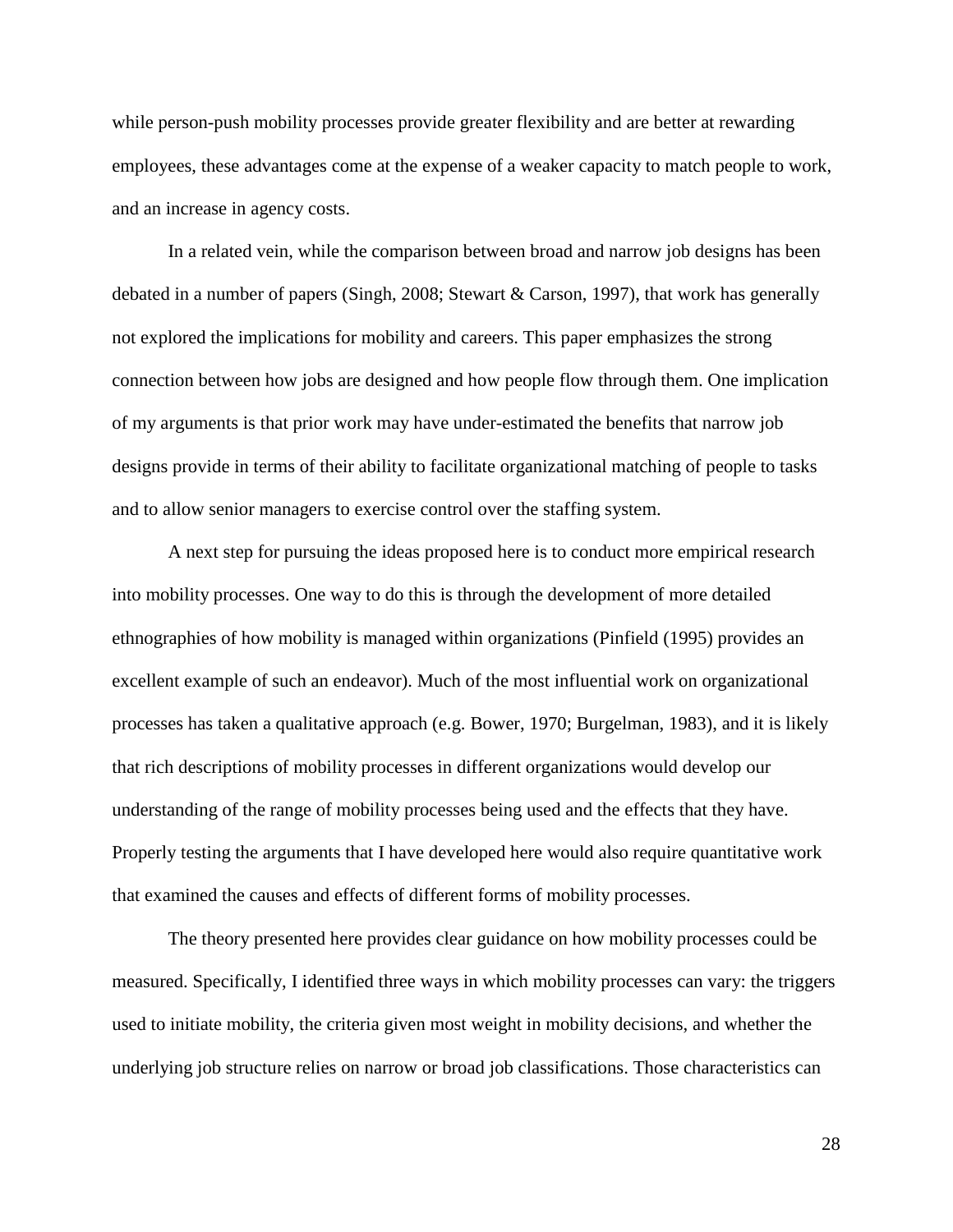be used to measure mobility processes. For example, the use of vacancies versus individual attributes in triggering mobility might be gauged by questions such as: Is it necessary for a job to be created or vacated for an employee to be promoted? And what proportion of promotions take place as part of an annual personnel process versus when new needs occur?

One way to collect such data would be to use cross-organization surveys of HR managers. In conducting such work, it would be important to pay careful attention to levels of analysis. I have noted that mobility processes can vary within organizations for different kinds of jobs. Empirical work will therefore need to identify groups of similar jobs that share the same set of mobility processes and use them as the fundamental unit of analysis. An alternative approach would be to survey a cross-section of employees in different organizations, asking them about how their last move took place. Such an approach would have the advantage of accessing a wide cross-section of kinds of jobs, with answers anchored to very specific decisions. It is possible, though that the employees might have only limited insight into how decisions about their mobility were made.

Ideally, the ideas outlined in this paper will also be of use to managers in structuring and managing careers and staffing within organizations. I have outlined the tensions inherent in different mobility processes. I hope that this description will help managers to consider the various possible ways in which a mobility process can be structured, and what kind of mobility process might be most applicable to their organization. Such questions are particularly pressing during times of organizational change, when a mobility process that served the organization's needs in the past may no longer be viable. I hope that understanding the tradeoffs involved in mobility processes can help in building a process that suits the needs of the firm and its workers.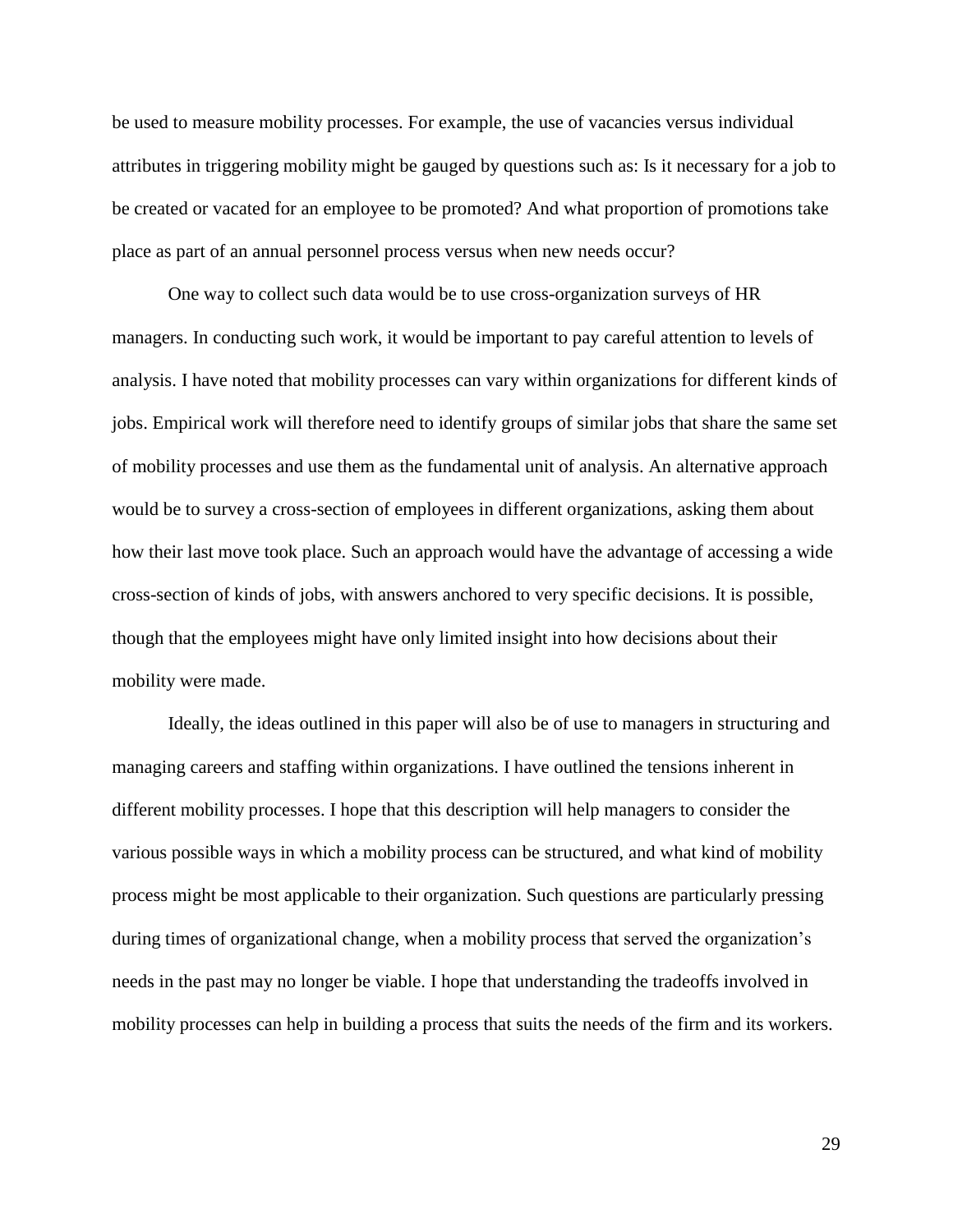This paper provides a first few steps in outlining these tradeoffs, but I believe that there is much more to do to fully understand the design of mobility processes.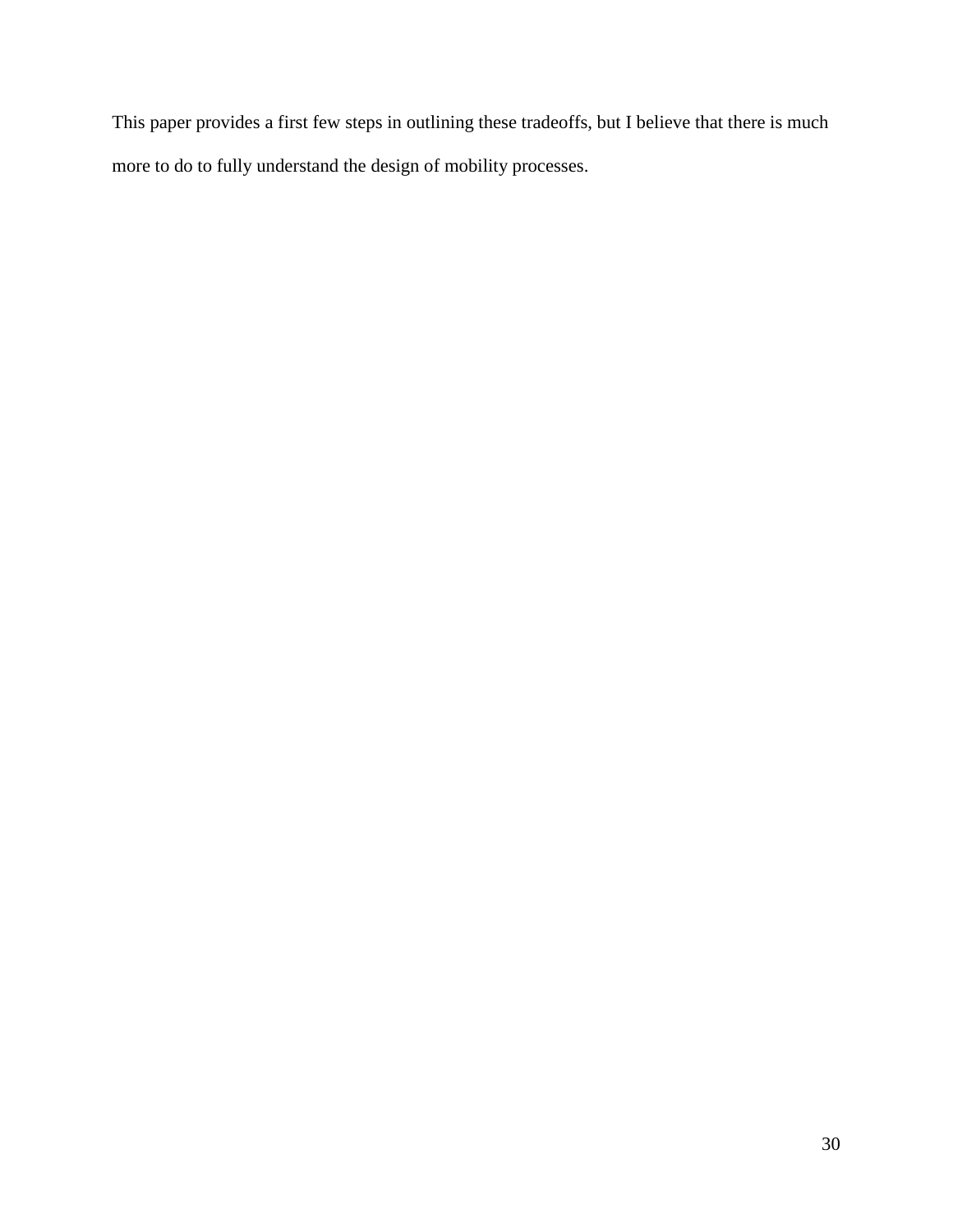#### **REFERENCES**

- Allison, G., & Zellikow, P. (1999). *Essence of Decision: Explaining the Cuban Missile Crisis* (2nd ed.). New York: Addison-Wesley Longman.
- Almeida, P., Dokko, G., & Rosenkopf, L. (2003). Startup size and the mechanisms of external learning: increasing opportunity and decreasing ability? *Research Policy*, *32*, 301–315.
- Baker, G., Gibbs, M., & Holmstrom, B. (1994a). The Internal Economics of the Firm: Evidence from Personnel Data. *The Quarterly Journal of Economics*, *109*(4), 881–919. Retrieved from http://www.jstor.org/stable/2118351
- Baker, G., Gibbs, M., & Holmstrom, B. (1994b). The Wage Policy of a Firm. *The Quarterly Journal of Economics*, *109*(4), 921–955. Retrieved from http://www.jstor.org/stable/2118352
- Bamberger, P., Admati-Dvir, M., & Harel, G. (1995). Gender-Based Wage and Promotion Discrimination in Israeli High-Technology Firms: Do Unions Make a Difference? *The Academy of Management Journal*, *38*(6), 1744–1761. Retrieved from http://www.jstor.org/stable/256853
- Barnett, W. P., & Miner, A. S. (1992). Standing on the Shoulders of Others: Career Interdependence in Job Mobility. *Administrative Science Quarterly*, *37*(2), 262–281. Retrieved from http://www.jstor.org/stable/2393224
- Beckman, C., & Phillips, D. J. (2005). Interorganizational determinants of promotion: Client leadership and promotion of women attorneys. *American Sociologial Review*, *70*, 678–701.
- Bidwell, M. J. (2011). Paying More to Get Less: Specific Skills, Incomplete Information and the Effects of External Hiring versus Internal Mobility. *Administrative Science Quarterly*, *56*(3), 369–407.
- Bock, L. (2015). *Work Rules*. Twelve.
- Bower, J. L. (1970). *Managing the resource allocation process: A study of corporate planning and investment*. Boston: Harvard University, Division of Research, Graduate School of Business Administration.
- Burgelman, R. A. (1983). A Process Model of Internal Corporate Venturing in the Diversified Major Firm. *Administrative Science Quarterly*, *28*(2), 223–244. Retrieved from http://www.jstor.org/stable/2392619
- Burns, T., & Stalker, G. M. (1961). *The management of innovation*. London: Tavistock.
- Campbell, B. A., Coff, R., & Kryscynski, D. (2012). Rethinking Sustained Advantage from Human Capital. *Academy of Management Review*.
- Chadwick, C., & Dabu, A. (2009). Human Resources, Human Resource Management, and the Competitive Advantage of Firms: Toward a More Comprehensive Model of Causal Linkages. *Organization Science*, *20*(1), 253–272. Retrieved from http://www.jstor.org/stable/25614652
- Chan, W. (1996). External Recruitment versus Internal Promotion. *Journal of Labor Economics*, *14*(4), 555–570. Retrieved from http://www.jstor.org/stable/2535439
- Chan, W. (2006). External Recruitment and Intrafirm Mobility. *Economic Inquiry*, *44*(1), 169.

Chatain, O., & Meyer-Doyle, P. (2017). Alleviating managerial dilemmas in human-capitalintensive firms through incentives: Evidence from M&A legal advisors. *Strategic Management Journal*, *38*(2), 232–254. https://doi.org/10.1002/smj.2473

Coff, R. W. (1997). Human Assets and Management Dilemmas: Coping with Hazards on the Road to Resource-Based Theory. *The Academy of Management Review*, *22*(2), 374–402.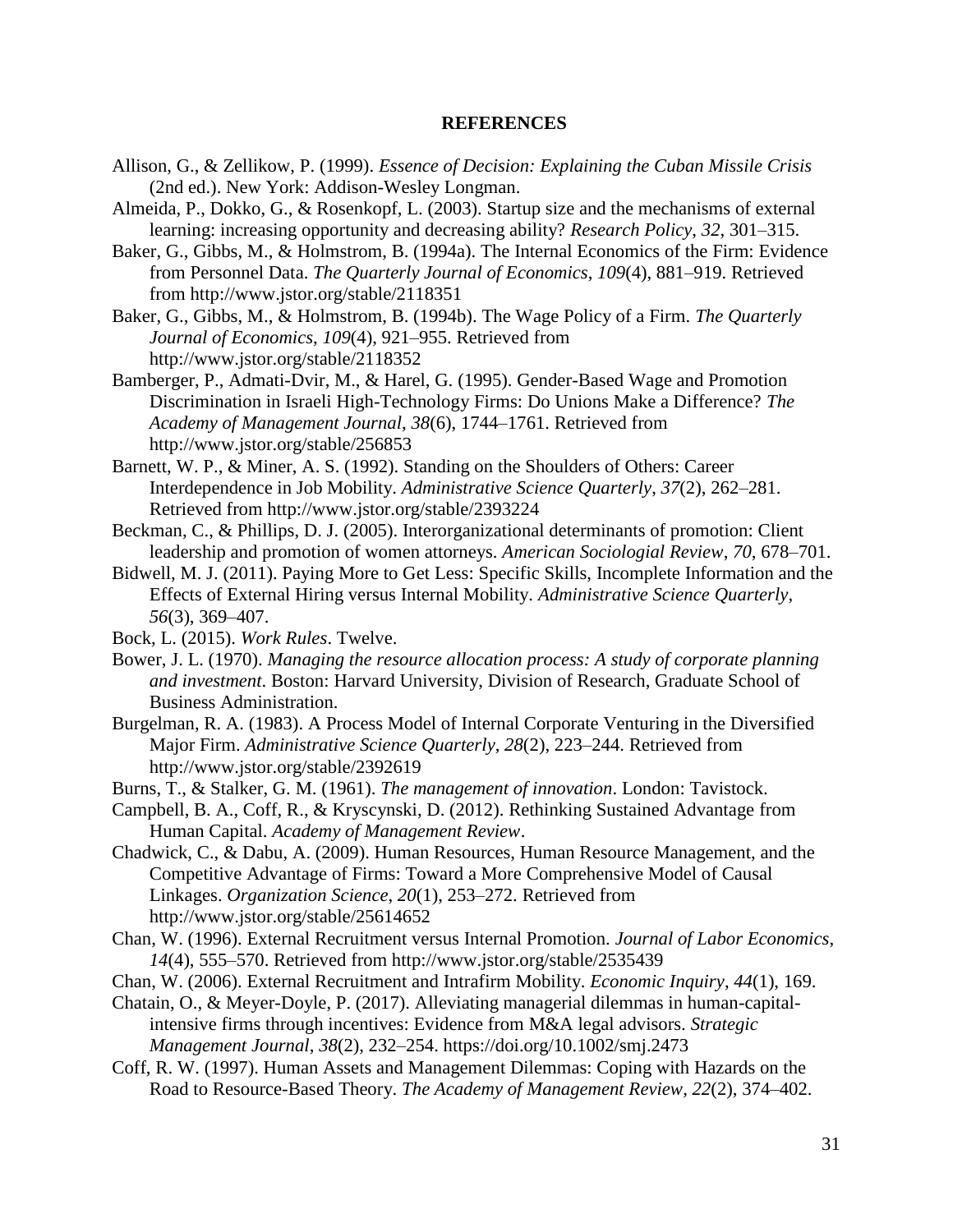Retrieved from http://www.jstor.org/stable/259327

Cyert, R. M., & March, J. G. (1963). *A behavioral theory of the firm* (2nd ed.). Blackwell.

- Dencker, J. C. (2009). Relative Bargaining Power, Corporate Restructuring, and Managerial Incentives. *Administrative Science Quarterly*, *54*(3), 453–485.
- DiPrete, T. A. (1987). Horizontal and Vertical Mobility in Organizations. *Administrative Science Quarterly*, *32*(3), 422–444. Retrieved from http://www.jstor.org/stable/2392913
- Doeringer, P. B., & Piore, M. J. (1971). *Internal labor markets and manpower analysis*. Lexington, Mass.,, Mass.,: Heath.
- Dokko, G., & Rosenkopf, L. (2010). Social capital for hire? Mobility of technical professionals and firm influence in wireless standards committees. *Organization Science*, *21*(3), 677–695.
- Ferguson, J.-P., & Hasan, S. (2013). Specialization and Career Dynamics: Evidence from the Indian Administrative Service. *Administrative Science Quarterly*, *58*(2), 233–256. https://doi.org/10.1177/0001839213486759
- Ferris, G R, & Judge, T. A. (1991). Personnel/Human Resources Management: A Political Influence Perspective. *Journal of Management*, *17*, 447–488.
- Ferris, Gerald R, Buckley, M. R., & Allen, G. M. (1992). Promotion Systems in Organizations. *Human Resource Planning*, *15*(3), 47–68.
- Galanter, M., & Palay, T. M. (1990). Why the big get bigger: the promotion-to-partner tournament and the growth of large law firms. *Virginia Law Review*, *76*(747–811).
- Gerth, H. H., & Mills, C. W. (1946). *From Max Weber: Essays in Sociology*. New York: Oxford University Press.
- Giancola, F. L. (2009). A Framework for Understanding New Concepts in Compensation Management. (cover story). *Benefits & Compensation Digest*, *46*(9), 1.
- Gibbons, R. (1999). Taking Coase Seriously. *Administrative Science Quarterly*, *44*(1), 145–157. Retrieved from http://www.jstor.org/stable/2667034
- Glasser, S. B. (1988). Faculty moves away from power politics. A new staffing system. *The Harvard Crimson*.
- Haveman, H. A., & Cohen, L. E. (1994). The Ecological Dynamics of Careers: The Impact of Organizational Founding, Dissolution, and Merger on Job Mobility. *The American Journal of Sociology*, *100*(1), 104–152. Retrieved from http://www.jstor.org/stable/2782539
- Konda, S. L., & Stewman, S. (1980). An Opportunity Labor Demand Model and Markovian Labor Supply Models: Comparative Tests in an Organization. *American Sociological Review*, *45*(2), 276–301. Retrieved from http://www.jstor.org/stable/2095126
- Lawler, E. E. I. (1994). From Job-Based to Competency-Based Organizations. *Journal of Organizational Behavior*, *15*(1), 3–15. https://doi.org/10.2307/2488374
- Lazear, E. P., & Rosen, S. (1981). Rank-Order Tournaments as Optimum Labor Contracts. *The Journal of Political Economy*, *89*(5), 841–864. Retrieved from http://www.jstor.org/stable/1830810
- Lemieux, T., Macleod, W. B., & Parent, D. (2009). Performance Pay and Wage Inequality. *The Quarterly Journal of Economics*, *124*(1), 1–49. Retrieved from http://www.jstor.org/stable/40506223
- Lubow, A. H. (1972). Tell me, how can I get tenure at Harvard? *The Harvard Crimson*.
- March, J. G., & Simon, H. A. (1958). *Organizations* (2nd ed.). Cambridge, MA: Blackwell.
- Mawdsley, J. K., & Somaya, D. (2015). Employee Mobility and Organizational Outcomes. *Journal of Management*, *42*(1), 85–113. https://doi.org/10.1177/0149206315616459
- McCue, K. (1996). Promotions and Wage Growth. *Journal of Labor Economics*, *14*(2), 175–209.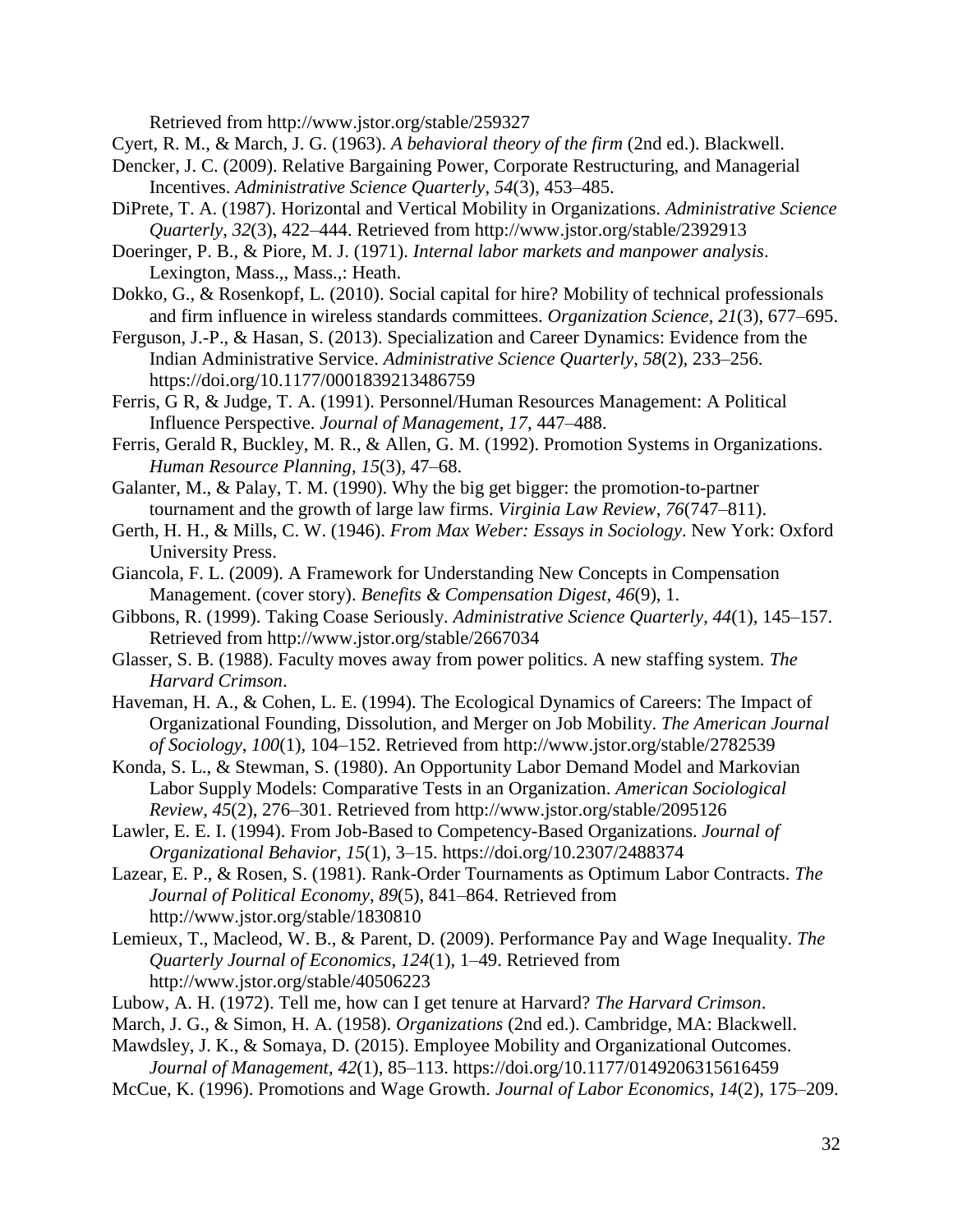Retrieved from http://www.jstor.org/stable/2535350

- Milgrom, P., & Roberts, J. (1988). An Economic Approach to Influence Activities in Organizations. *The American Journal of Sociology*, *94*, S154–S179. Retrieved from http://www.jstor.org/stable/2780245
- Miner, A. S. (1987). Idiosyncratic Jobs in Formalized Organizations. *Administrative Science Quarterly*, *32*(3), 327–351. Retrieved from http://www.jstor.org/stable/2392908
- Miner, A. S., & Estler, S. E. (1985). Accrual Mobility: Job Mobility in Higher Education through Responsibility Accrual. *The Journal of Higher Education*, *56*(2), 121–143. Retrieved from http://www.jstor.org/stable/1981662

Mintzberg, H. (1983). *Power in and around organizations*. Englewood Cliffs, NJ: Prentice Hall.

- Murray, B., & Gerhart, B. (1998). An Empirical Analysis of a Skill-Based Pay Program and Plant Performance Outcomes. *The Academy of Management Journal*, *41*(1), 68–78. https://doi.org/10.2307/256898
- Nelson, R. R., & Winter, S. G. (1982). *An evolutionary theory of economic change*. Cambridge, MA: The Belknap Press of Harvard University.
- Ng, T. W., Eby, L. T., Sorensen, K. L., & Feldman, D. C. (2005). PREDICTORS OF OBJECTIVE AND SUBJECTIVE CAREER SUCCESS: A META-ANALYSIS. *Personnel Psychology*, *58*(2), 367–408. https://doi.org/10.1111/j.1744-6570.2005.00515.x
- Pinfield, L. T. (1995). *The operation of internal labor markets: Staffing practices and vacancy chains*. Springer.
- Prendergast, C. (1993). The Role of Promotion in Inducing Specific Human Capital Acquisition. *The Quarterly Journal of Economics*, *108*(2), 523–534. Retrieved from http://www.jstor.org/stable/2118343
- Rosenbaum, J. E. (1979). Tournament Mobility: Career Patterns in a Corporation. *Administrative Science Quarterly*, *24*(2), 220–241. Retrieved from http://www.jstor.org/stable/2392495
- Rosenbaum, J. E. (1990). Structural Models of Organizational Careers: a Critical Review and New Directions. In R. L. Breiger (Ed.), *Social Mobility and Social Structure* (pp. 272–307). Cambridge: Cambridge University Press.
- Sanchez, J. I., & Levine, E. L. (2009). What is (or should be) the difference between competency modeling and traditional job analysis? *Human Resource Management Review*, *19*(2), 53–63. https://doi.org/http://dx.doi.org/10.1016/j.hrmr.2008.10.002
- Singh, P. (2008). Job analysis for a changing workplace. *Human Resource Management Review*, *18*(2), 87–99. https://doi.org/10.1016/j.hrmr.2008.03.004
- Slichter, S. H., Healy, J. J., & Livernash, R. E. (1960). *The impact of collective bargaining on management*. Washington D.C.: The Brookings Institution.
- Sonnenfeld, J. A., & Peiperl, M. A. (1988). Staffing Policy as a Strategic Response: A Typology of Career Systems. *The Academy of Management Review*, *13*(4), 588–600. Retrieved from http://www.jstor.org/stable/258377
- Stewart, G. L., & Carson, K. P. (1997). Moving beyond the mechanistic model: An alternative approach to staffing for contemporary organizations. *Human Resource Management Review*, *7*(2), 157–184. https://doi.org/10.1016/s1053-4822(97)90021-8
- Stewman, S. (1986). Demographic Models of Internal Labor Markets. *Administrative Science Quarterly*, *31*(2), 212–247. Retrieved from http://www.jstor.org/stable/2392789
- Stewman, S., & Konda, S. L. (1983). Careers and Organizational Labor Markets: Demographic Models of Organizational Behavior. *The American Journal of Sociology*, *88*(4), 637–685. Retrieved from http://www.jstor.org/stable/2779480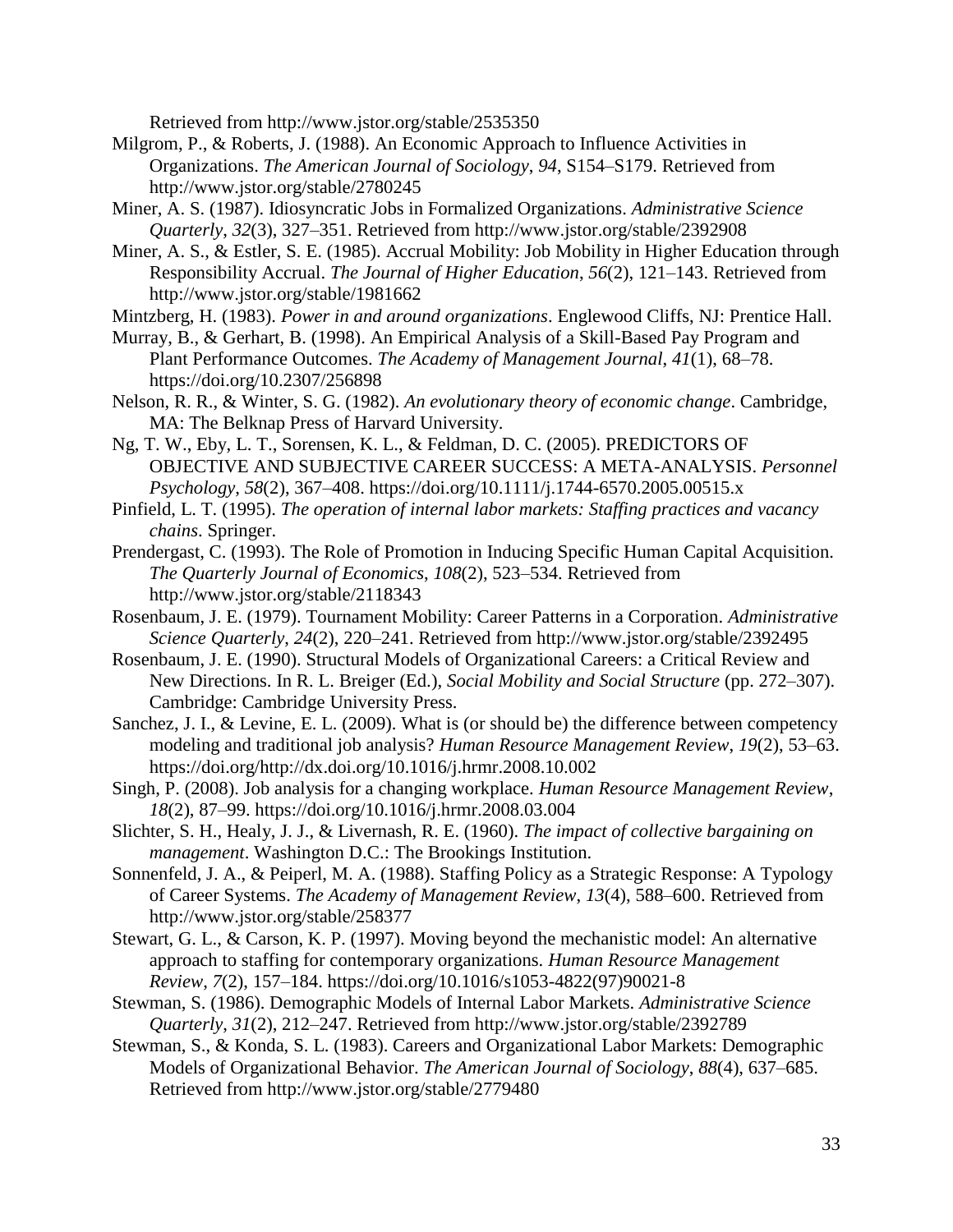- Stewman, S., & Yeh, K. S. (1991). Structural Pathways and Switching Mechanisms for Individual Careers. *Research in Social Stratification and Mobility*, *10*, 133–168.
- Tzabbar, D. (2009). When Does Scientist Recruitment Affect Technological Repositioning? *Academy of Management Journal*, *52*(5), 873–896. https://doi.org/10.5465/amj.2009.44632853
- Vroom, V. H. (1964). *Work and Motivation*. New York: Wiley.
- Waldman, M. (1984). Job Assignments, Signaling, and Efficiency. *Rand Journal of Economics*, *15*(2), 255–267.
- Waldman, Michael. (1990). Up-or-Out Contracts: A Signaling Perspective. *Journal of Labor Economics*, *8*(2), 230–250. https://doi.org/10.1086/298221
- White, H. C. (1970). *Chains of Opportunity: System Models of Mobility in Organizations*. Cambridge, MA: Harvard University Press.
- Williamson, O. E., Wachter, M. L., & Harris, J. E. (1975). Understanding the Employment Relation: The Analysis of Idiosyncratic Exchange. *The Bell Journal of Economics*, *6*(1), 250–278. Retrieved from http://www.jstor.org/stable/3003224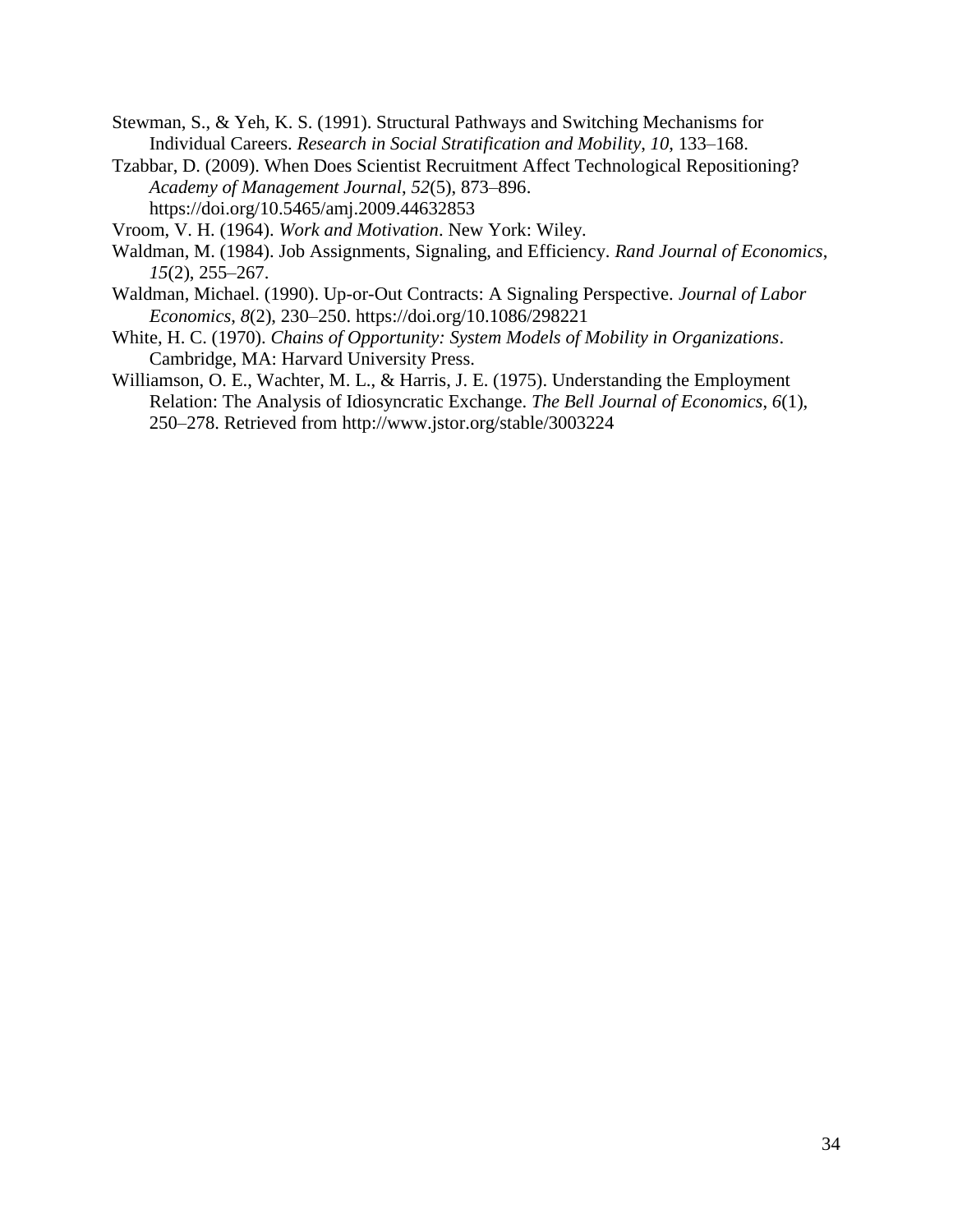# **FIGURE 1: CHARACTERISTICS OF JOB-PULL AND PERSON-PUSH SYSTEMS**

|                                  | <b>Job-Pull</b>                                | <b>Person-Push</b>                                   |
|----------------------------------|------------------------------------------------|------------------------------------------------------|
| <b>Nature of Underlying Jobs</b> | Narrowly defined, semi-stable<br>sets of tasks | Broadly defined, frequently<br>changing mix of tasks |
| <b>Triggers for Mobility</b>     | Presence of identified vacancy                 | Regular employee review                              |
|                                  |                                                | processes                                            |
| <b>Main Decision Criteria</b>    | Fit of candidates with needs of                | Employee attainment of                               |
|                                  | job                                            | necessary performance/skill                          |
|                                  |                                                | thresholds                                           |
| <b>Canonical Examples</b>        | Line managers                                  | Lawyers                                              |
|                                  | Clergy                                         | Research scientists                                  |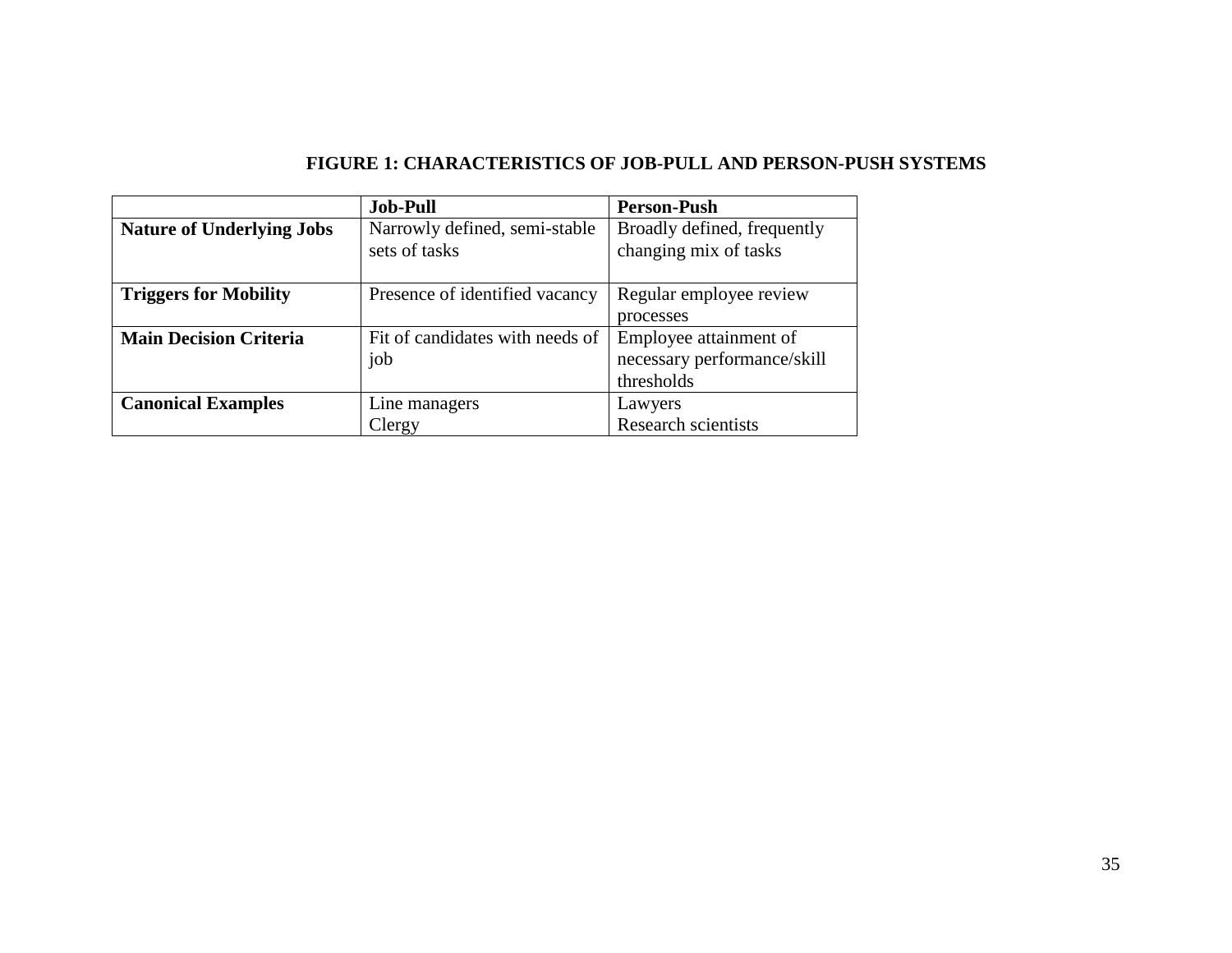|                          | <b>Factors Promoting Job-Pull Systems</b>                                                                                                                                                                                                                                                                                           | <b>Factors Promoting Person-Push Systems</b>                                                                                                                                                                                                                                                             |
|--------------------------|-------------------------------------------------------------------------------------------------------------------------------------------------------------------------------------------------------------------------------------------------------------------------------------------------------------------------------------|----------------------------------------------------------------------------------------------------------------------------------------------------------------------------------------------------------------------------------------------------------------------------------------------------------|
| <b>Focus of Decision</b> | <b>Value of Matching</b>                                                                                                                                                                                                                                                                                                            | <b>Importance of Promotions as Reward</b>                                                                                                                                                                                                                                                                |
| <b>Process</b>           | <b>Quantitative Matching</b><br><b>P1:</b> Job-pull more likely when quantitative<br>matching is more important because growth is more<br>difficult or cost control more likely<br><b>Qualitative Matching</b><br><b>P2:</b> Job-pull more likely when there is greater<br>heterogeneity in match between people and job<br>demands | <b>P4:</b> Person push more likely when promotions more<br>important as a reward, including when:<br>a) Promotions are more effective means of<br>motivating employees<br>b) Vacancies occur irregularly<br>Retaining high performers more important to<br>$\mathcal{C}$ )<br>organizational performance |
| <b>Basis of Job</b>      | <b>Need for Control</b>                                                                                                                                                                                                                                                                                                             | <b>Need for Flexibility</b>                                                                                                                                                                                                                                                                              |
| <b>Design</b>            | <b>P3:</b> Job-pull more likely when controlling conflict                                                                                                                                                                                                                                                                           | <b>P5:</b> Person-push more likely when flexibility is                                                                                                                                                                                                                                                   |
|                          | is more important due to diversity in interests                                                                                                                                                                                                                                                                                     | important due to unpredictable and changing<br>environment                                                                                                                                                                                                                                               |

# **FIGURE 2: DETERMINANTS OF MOBILITY PROCESSES**